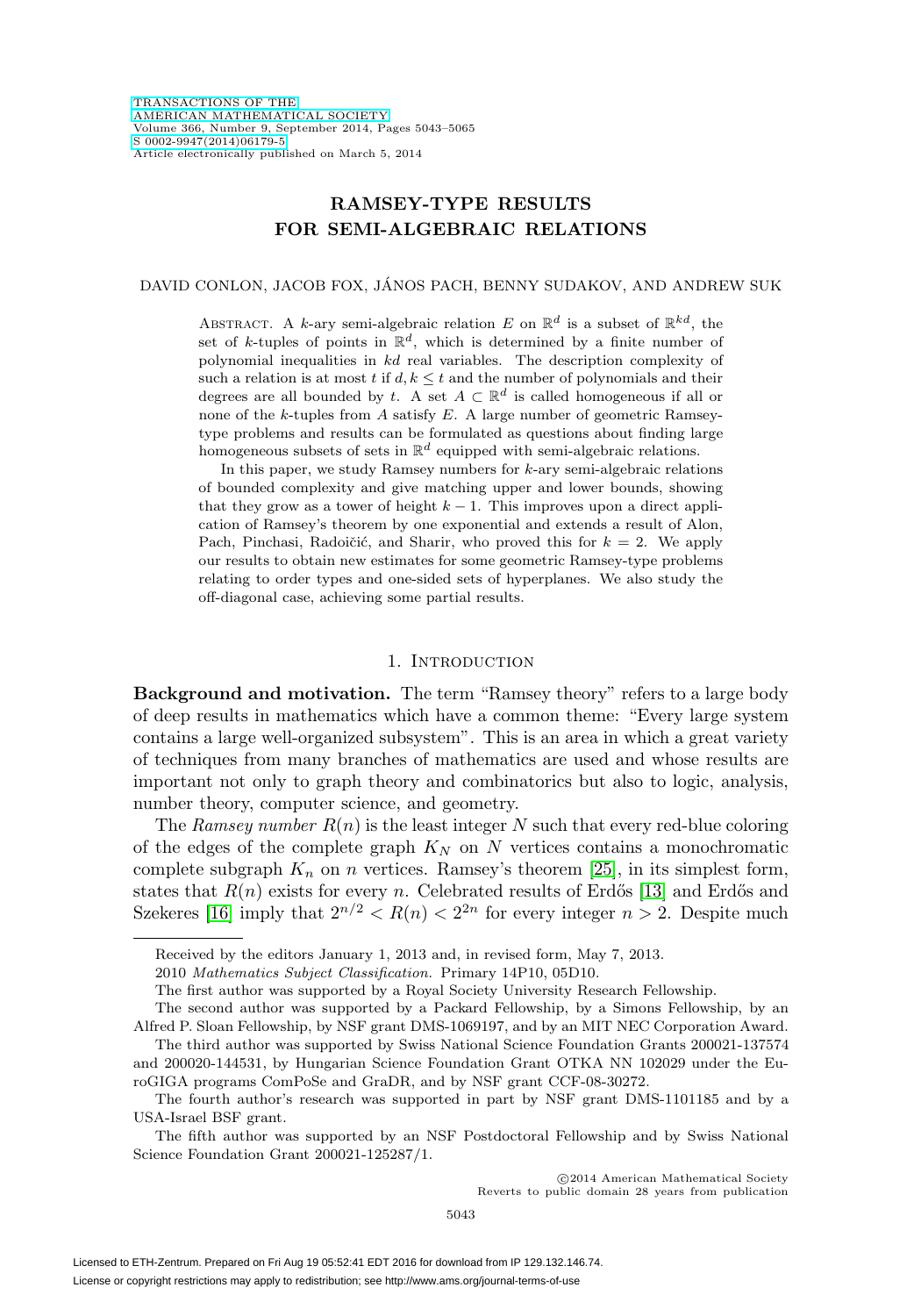attention over the last 65 years (see, e.g., [\[8\]](#page-21-3)), the constant factors in the exponents have not been improved.

Although for graph Ramsey numbers there are already significant gaps between the lower and upper bounds, our knowledge of hypergraph Ramsey numbers is even weaker. The Ramsey number  $R_k(n)$  is the minimum N such that every red-blue coloring of all unordered k-tuples of an N-element set contains a monochromatic subset of size  $n$ , where a set is called monochromatic if all its  $k$ -tuples have the same color. Erdős, Hajnal, and Rado  $[14, 15]$  $[14, 15]$  showed that there are positive constants c and  $c'$  such that

$$
2^{cn^2} < R_3(n) < 2^{2^{c'n}}.
$$

They also conjectured that  $R_3(n) > 2^{2^{cn}}$  for some constant  $c > 0$ , and Erdős offered a \$500 reward for a proof. For  $k \geq 4$ , there is also a difference of one exponential between the known upper and lower bounds for  $R_k(n)$ , namely,

$$
twr_{k-1}(cn^2) \le R_k(n) \le twr_k(c'n),
$$

where the tower function  $\text{twr}_k(x)$  is defined by  $\text{twr}_1(x) = x$  and  $\text{twr}_{i+1} = 2^{\text{twr}_i(x)}$ .

The study of  $R_3(n)$  is particularly important for our understanding of hypergraph Ramsey numbers. Given any lower bound on  $R_k(n)$  for  $k \geq 3$ , an ingenious construction of Erdős and Hajnal, called the *stepping-up lemma* (see [\[9,](#page-21-6) [10,](#page-21-7) [20\]](#page-21-8)), allows us to give a lower bound on  $R_{k+1}(n)$  which is exponentially larger than the one on  $R_k(n)$ . In the other direction, Erdős and Rado [\[15\]](#page-21-5) came up with a technique that gives an upper bound on  $R_{k+1}(n)$  which is exponential in a power of  $R_k(n)$ . Therefore, closing the gap between the upper and lower bounds for  $R_3(n)$ would also close the gap between the upper and lower bounds for  $R_k(n)$  for all k. There is some evidence that the growth rate of  $R_3(n)$  is indeed double exponential: Erdős and Hajnal (see  $[9, 20]$  $[9, 20]$ ) constructed a 4-coloring of the triples of the set  $[2^{2^{cn}}] = \{1, 2, ..., 2^{2^{cn}}\}$  which does not contain a monochromatic subset of size n. This result is best possible up to the value of the constant c.

Ramsey numbers were first used by Erdős and Szekeres to give a bound on a beautiful geometric question which asks for the smallest integer  $ES(n)$  such that any set of  $ES(n)$  points in the plane in general position contains n elements in convex position, that is,  $n$  points that form the vertex set of a convex polygon. The following argument due to Tarsi shows that

$$
ES(n) \leq R_3(n) \leq 2^{2^{c'n}}.
$$

Let  $P = \{p_1, ..., p_N\}$  be an ordered set of  $N = R_3(n)$  points in the plane in general position. Color a triple  $(p_i, p_j, p_k)$  red if  $p_i, p_j, p_k$  appear in clockwise order along the boundary of their convex hull and color it blue otherwise. By the choice of N, there exists a subset  $S \subset P$  of size n that is monochromatic. It is easy to see that this monochromatic subset S must be in convex position. However, since the coloring on the triples of  $P$  is defined "algebraically", one might expect that this bound is not tight. Indeed, a much stronger bound on  $ES(n)$  was obtained by Erdős and Szekeres [\[16\]](#page-21-2): they showed that  $ES(n) \leq 2^{2n}$ .

The main result of the present paper is an exponential improvement on the upper bound for hypergraph Ramsey numbers for colorings defined algebraically (a precise definition is given below). In particular, this shows that the Tarsi argument for estimating  $ES(n)$  discussed above naturally results in an exponential bound. We also give a construction which implies an almost matching lower bound. The proofs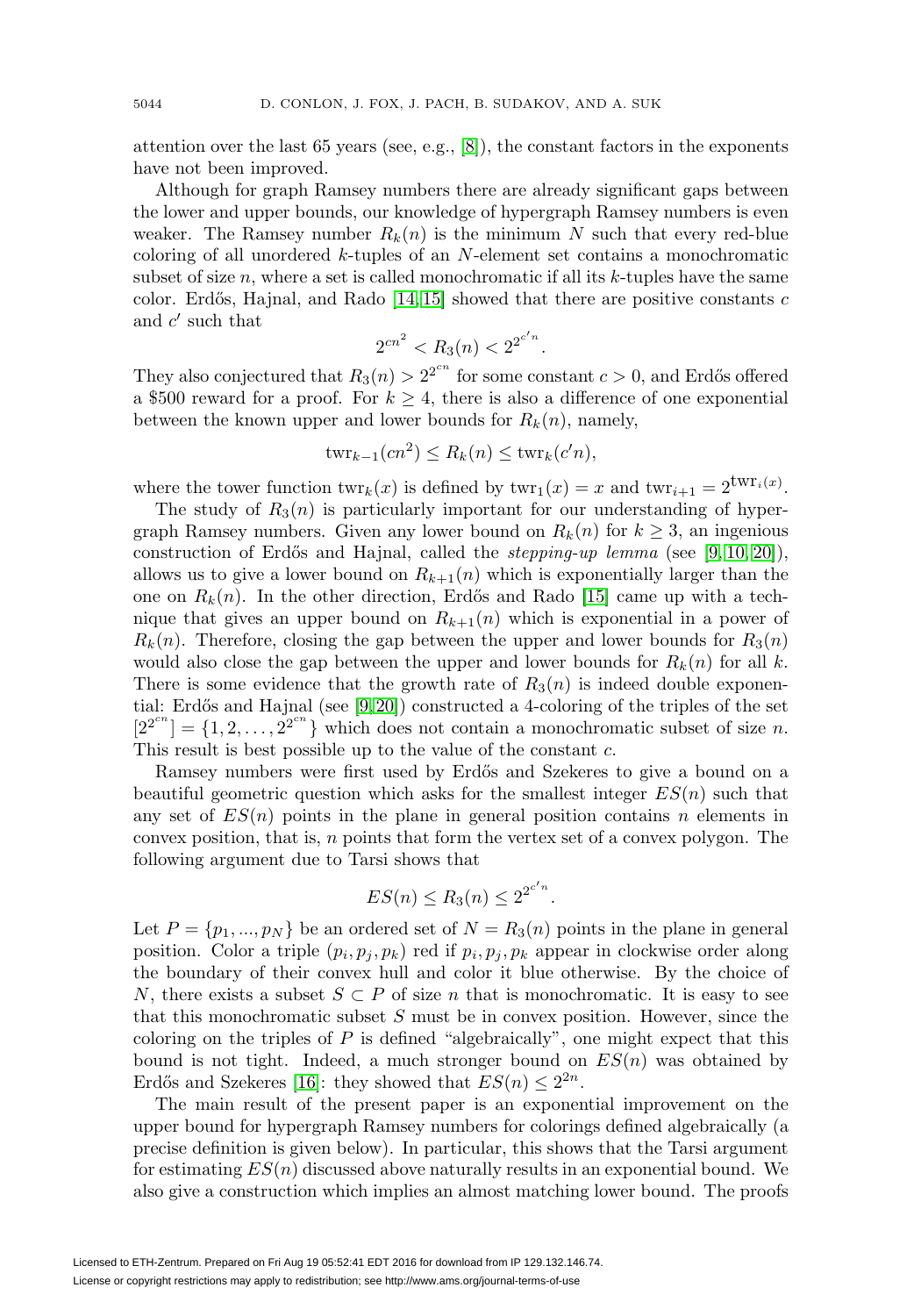of these results for  $k$ -uniform hypergraphs are based on adaptations of the Erdős-Rado upper bound technique and the Erdős-Hajnal stepping-up method. The key step, when reducing the problem from  $(k + 1)$ -uniform hypergraphs to k-uniform ones, is to ensure that the algebraic properties of the underlying relations may be preserved.

**Ramsey numbers for semi-algebraic relations.** A Boolean function  $\Phi(X_1, X_2, ..., X_t)$  is an arbitrary mapping from variables  $X_1, ..., X_t$ , attaining values "true" or "false", to  $\{0,1\}$ . A set  $A \subset \mathbb{R}^d$  is *semi-algebraic* if there are polynomials  $f_1, f_2, ..., f_t \in \mathbb{R}[x_1, ..., x_d]$  and a Boolean function  $\Phi(X_1, X_2, ..., X_t)$  such that

$$
A = \{x \in \mathbb{R}^d : \Phi(f_1(x) \ge 0, f_2(x) \ge 0, ..., f_t(x) \ge 0) = 1\}.
$$

We say that a semi-algebraic set has *description complexity at most t* if  $d \leq t$ , the number of inequalities is at most  $t$ , and each polynomial  $f_i$  has degree at most  $t$ .

Let  $F = \{A_1, ..., A_N\}$  be an ordered family of semi-algebraic sets in  $\mathbb{R}^d$  such that each set has bounded description complexity. We denote  $\binom{F}{k}$  to be the set of all ordered k-tuples  $(A_{i_1},..., A_{i_k})$  such that  $i_1 < \cdots < i_k$ . Now let  $E \subset {F \choose k}$ be a relation on  $F$ . Typical examples of a relation  $E$  would be k-tuples having a non-empty intersection, or having a hyperplane transversal, or having a clockwise orientation, etc. (see [\[2,](#page-20-0) [4\]](#page-21-9)). Since many of these relations can be described as a Boolean combination of a constant number of variables, we will assume that  $E$  is semi-algebraic in the following sense. There exists a constant  $q$  depending only on the description complexity so that each set  $A_i \in F$  can be represented by a point  $A_i^*$  in  $\mathbb{R}^q$ . For example, a line  $y = mx + c$  in  $\mathbb{R}^2$  may be described by the point  $(m, c)$  in  $\mathbb{R}^2$ . Then the relation E is semi-algebraic with complexity at most t if there exists a semi-algebraic set  $E^* \subset \mathbb{R}^{qk}$  with description complexity t, where

$$
E^* = \{(x_1, ..., x_k) \in \mathbb{R}^{qk} : \Phi(f_1(x_1, ..., x_k))
$$
  
\n
$$
\geq 0, f_2(x_1, ..., x_k) \geq 0, ..., f_t(x_1, ..., x_k) \geq 0) = 1\}
$$

for some polynomials  $f_1, ..., f_t$  of degree at most t and Boolean function  $\Phi$  and, for  $i_1 < \cdots < i_k$ , we have

$$
(1) \qquad (A^*_{i_1},...,A^*_{i_k}) \in E^* \subset \mathbb{R}^{qk} \qquad \Leftrightarrow \qquad (A_{i_1},...,A_{i_k}) \in E.
$$

To simplify the presentation, we will always treat our semi-algebraic sets  $A_1$ ,  $..., A_N$  as points  $p_1, ..., p_N$  in a higher-dimensional space. Moreover, we will only consider *ordered* point sets  $P = \{p_1, ..., p_N\}$  in  $\mathbb{R}^d$  with a semi-algebraic relation  $E \subset \binom{P}{k}$ . Note that the same results hold for *symmetric* relations on unordered point sets, as the ordering plays no role in this case.

We say that  $(P, E)$  is homogeneous if  $\binom{P}{k} \subset E$  or  $E \cap \binom{P}{k} = \emptyset$ . We denote by hom $(P, E)$  the size of the largest homogeneous subfamily of P. Let  $R_k^{d,t}(n)$  be the minimum integer N such that every ordered N-element point set P in  $\mathbb{R}^d$  equipped with a k-ary semi-algebraic relation  $E \subset {P \choose k}$  which has complexity at most t satisfies  $hom(P, E) \geq n$ . Our first result shows that  $R_k^{d,t}(n)$  may be bounded above by an exponential tower of height  $k-1$ .

<span id="page-2-0"></span>**Theorem 1.1.** For  $k \geq 2$  and  $d, t \geq 1$ ,

$$
R_k^{d,t}(n) \le \text{twr}_{k-1}(n^{c_1}),
$$

where  $c_1$  is a constant that depends only on d, k, and t.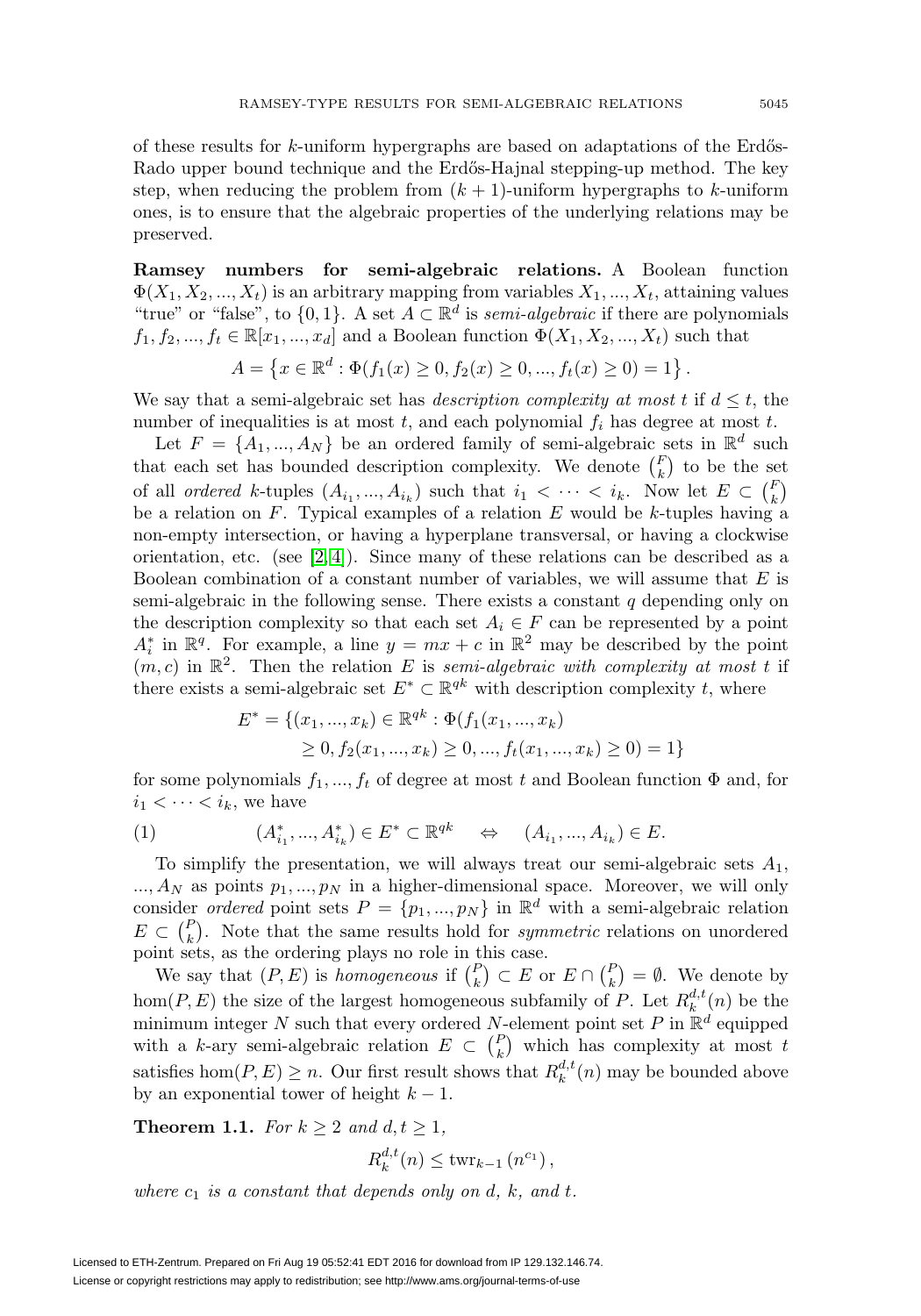We note that the  $k = 2$  case of this result, which will prove crucial for our induction, is due to Alon, Pach, Pinchasi, Radoičić, and Sharir [\[2\]](#page-20-0).

Adapting the stepping-up approach of Erdős and Hajnal, we may also show that, for every k and every sufficiently large d and t, the function  $R_k^{d,t}(n)$  does indeed grow as a  $(k-1)$ -fold exponential tower in *n*.

<span id="page-3-0"></span>**Theorem 1.2.** For every  $k > 2$ , there exist  $d = d(k)$  and  $t = t(k)$  such that

$$
R_k^{d,t}(n) \ge \text{twr}_{k-1}(c_2 n),
$$

where  $c_2$  is a positive constant that depends only on k.

Notice that in our proof we find it necessary to make  $d$  large in terms of  $k$ .

**Applications.** Over the past few decades, Ramsey numbers have been applied extensively to give upper bounds on homogeneity problems arising in geometry. For many of these applications, the relations can be defined algebraically and one can obtain an exponential improvement on the bound by using Theorem [1.1.](#page-2-0) Here we will present two such applications.

Order types. Consider an ordered set  $P = \{p_1, p_2, ..., p_N\}$  of N points in  $\mathbb{R}^d$  in general position, that is, no  $d + 1$  members lie on a common hyperplane. For a  $(d+1)$ -tuple  $(p_{i_1},...,p_{i_{d+1}})$ , where  $i_1 < \cdots < i_{d+1}$ , let  $M = M(p_{i_1},...,p_{i_{d+1}})$  be the  $(d + 1) \times (d + 1)$  matrix with vectors  $(1, p_{i_j})$ , i.e., 1 followed by the vector of the d coordinates of  $p_{i_j}$ , as the columns for  $1 \leq j \leq d+1$  and let  $\det(M)$ denote the determinant of the matrix M. We say that  $(p_{i_1},...,p_{i_{d+1}})$  has a positive orientation if  $\det(M) > 0$ , and we say that  $(p_{i_1}, ..., p_{i_{d+1}})$  has a negative orientation if  $\det(M) < 0$ . Notice that since P is in general position,  $\det(M) \neq 0$ .

Eliáš and Matoušek [\[12\]](#page-21-10) defined  $OT_d(n)$  to be the smallest integer N such that any set of N points in general position in  $\mathbb{R}^d$  contains n members such that every  $(d+1)$ -tuple has the same orientation. It was pointed out in [\[12\]](#page-21-10) that  $OT_1(n)$  =  $(n-1)^2+1$ ,  $OT_2(n) = 2^{\Theta(n)}$ , and, for  $d \geq 3$ , the bound  $OT_d(n) \leq \text{twr}_{d+1}(cn)$  follows from Ramsey's theorem. They also gave a construction showing that  $OT_3(n) \ge$  $2^{2^{\Omega(n)}}$ . In Section [4,](#page-13-0) we prove the following result which improves the upper bound by one exponential. In particular, for  $d = 3$ , it shows that the growth rate of  $OT_3(n)$  is double exponential in  $n^c$ .

<span id="page-3-1"></span>**Theorem 1.3.** For  $d \geq 3$ ,  $OT_d(n) \leq \text{twr}_d(n^c)$ , where c depends only on d.

One-sided hyperplanes. Let  $H = \{h_1, ..., h_N\}$  be an ordered set of N hyperplanes in  $\mathbb{R}^d$  in general position, that is, every d members in H intersect at a distinct point. We say that  $H$  is one-sided if the vertex set of the arrangement of  $H$ , that is, the set of intersection points, lies completely on one side of the hyperplane  $x_d = 0$ .

Let  $OSH_d(n)$  denote the smallest integer N such that every set of N hyperplanes in  $\mathbb{R}^d$  in general position contains n members that are one-sided. Dujmović and Langerman [\[11\]](#page-21-11) used the existence of  $OSH_d(n)$  to prove a ham-sandwich cut theo-rem for hyperplanes. Matoušek and Welzl [\[22\]](#page-21-12) observed that  $OSH_2(n)=(n-1)^2+1$ and Eliáš and Matoušek [\[12\]](#page-21-10) noticed that, for  $d \geq 3$ ,  $OSH_d(n) \leq \text{twr}_d(cn)$  follows from Ramsey's theorem, where c depends on  $d$ . In Section [4,](#page-13-0) we prove the following result which again improves the upper bound by one exponential.

<span id="page-3-2"></span>**Theorem 1.4.** For  $d \geq 3$ ,  $OSH_d(n) \leq \text{twr}_{d-1}(cn^2 \log n)$ , where c depends only on d.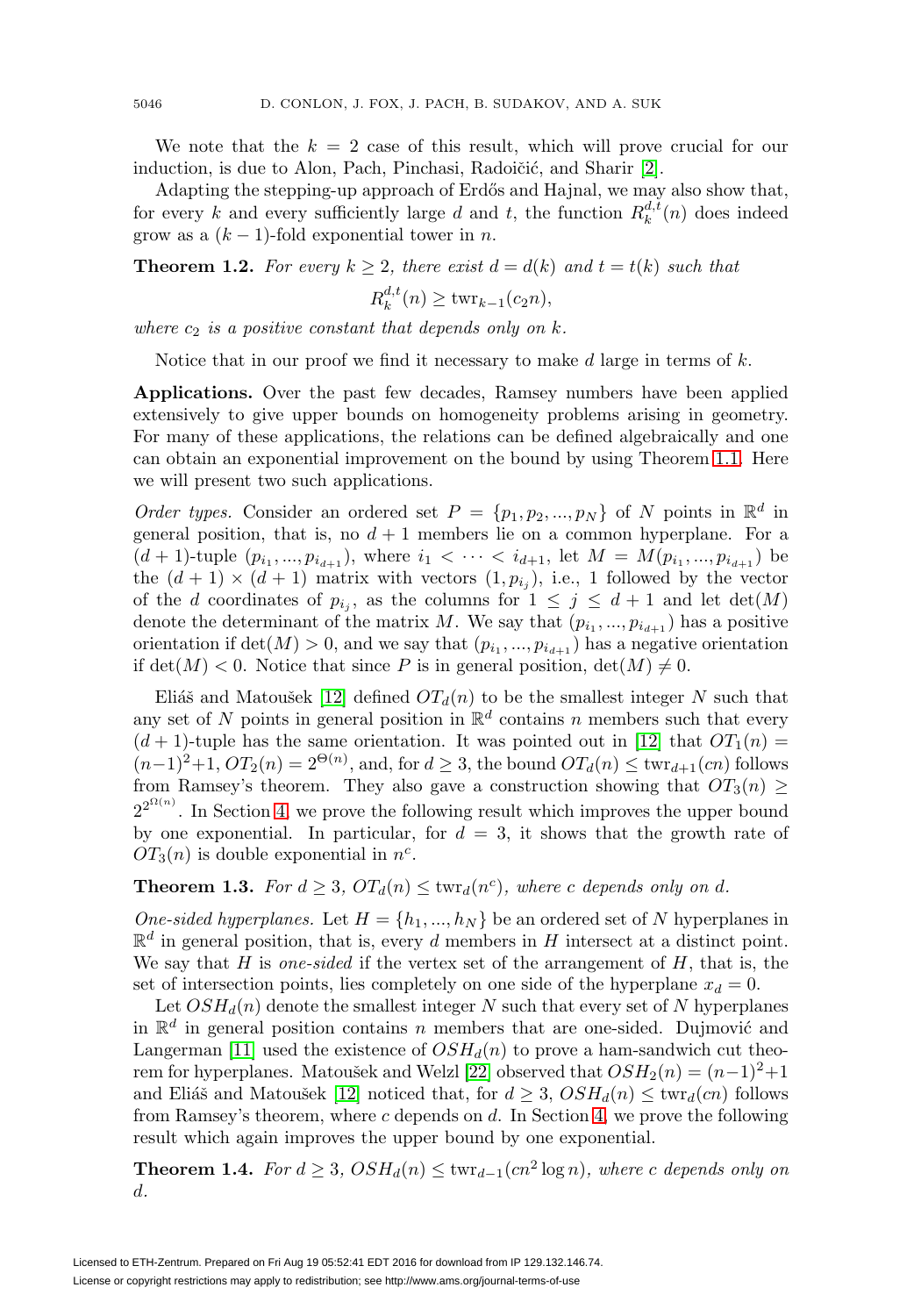**Off-diagonal Ramsey numbers for semi-algebraic relations.** The Ramsey number  $R_k(s, n)$  is the minimum integer N such that every red-blue coloring of the unordered k-tuples on an N-element set contains a red set of size s or a blue set of size n, where a set is called red (blue) if all  $k$ -tuples from this set are red (blue). The off-diagonal Ramsey numbers, i.e.,  $R_k(s, n)$  with s fixed and n tending to infinity, have been intensively studied. For example, it is known  $[1, 5, 6, 21]$  $[1, 5, 6, 21]$  $[1, 5, 6, 21]$  $[1, 5, 6, 21]$  that  $R_2(3, n) = \Theta(n^2/\log n)$  and, for fixed  $s > 3$ ,

<span id="page-4-0"></span>(2) 
$$
c_1(\log n)^{1/(s-2)}\left(\frac{n}{\log n}\right)^{(s+1)/2} \le R_2(s,n) \le c_2 \frac{n^{s-1}}{\log^{s-2} n}.
$$

A classical argument of Erdős and Rado  $[15]$  (see also  $[9]$  for an improvement) demonstrates that

(3) 
$$
R_k(s,n) \leq 2^{\binom{R_{k-1}(s-1,n-1)}{k-1}} + k - 2.
$$

Together with the upper bound in [\(2\)](#page-4-0) this implies, for fixed s, that

<span id="page-4-1"></span>(4) 
$$
R_k(s,n) \leq \text{twr}_{k-1}(c_s n^{2s-2k+2}/\log^{2s-2k} n).
$$

The bound in [\[9\]](#page-21-6) improves the exponent of n from  $2s - 2k + 2$  to  $s - k + 1$  (and changes the exponent of  $\log n$ ). Note that, for fixed s, we get an exponential improvement on the upper bound for  $R_k(s, n)$  that follows from using the trivial bound  $R_k(s, n) \leq R_k(n)$ .

Off-diagonal Ramsey numbers may also be used to give another simple solution to the problem of estimating  $ES(n)$ . Let P be a set of  $N = R_4(5, n)$  points in the plane in general position. We color the 4-element subsets blue if they are in convex position and color them red otherwise. As noticed by Esther Klein, any five points in general position must contain four points in convex position. Hence, there must be a subset  $S \subset P$  of size n such that every 4 points in S is in convex position and therefore S must be in convex position. This shows that  $ES(n) \leq R_4(5, n)$ . Just as before, one might expect that this double-exponential bound is not tight for such an algebraically defined coloring.

Let  $R_k^{d,t}(s,n)$  denote the minimum integer N with the property that for any sequence of N points P in  $\mathbb{R}^d$  and any k-ary semi-algebraic relation  $E \subset {P \choose k}$  of complexity at most  $t$ , P has s members such that every k-tuple induced by them is in E or P has n members such that no k-tuple induced by them belongs to E. Clearly, for  $s \leq n$ , we have

<span id="page-4-2"></span>(5) 
$$
R_k^{d,t}(s,n) \le R_k^{d,t}(n) \le \text{twr}_{k-1}(n^c),
$$

which matches the tower height in [\(4\)](#page-4-1). However, it seems likely that the following stronger bound holds.

**Conjecture** 1.5. For fixed  $k \geq 3, d, t$ , and  $s$ ,  $R_k^{d,t}(s,n) \leq \text{twr}_{k-2}(n^c)$ , where  $c = c(k, d, t, s).$ 

The crucial case is when  $k = 3$ , since a polynomial bound on  $R_3^{d,t}(s,n)$  could be used with the adaptation of the Erdős-Rado upper bound argument discussed in this paper to obtain an exponential improvement over the trivial bound in [\(5\)](#page-4-2) for all k. In Section [5,](#page-14-0) we prove a somewhat weaker result, giving a quasi-polynomial bound for point sets in one dimension.

<span id="page-4-3"></span>**Theorem 1.6.** For  $s \geq 4$ ,  $R_3^{1,t}(s,n) \leq 2^{\log^c n}$ , where c depends only on s and t.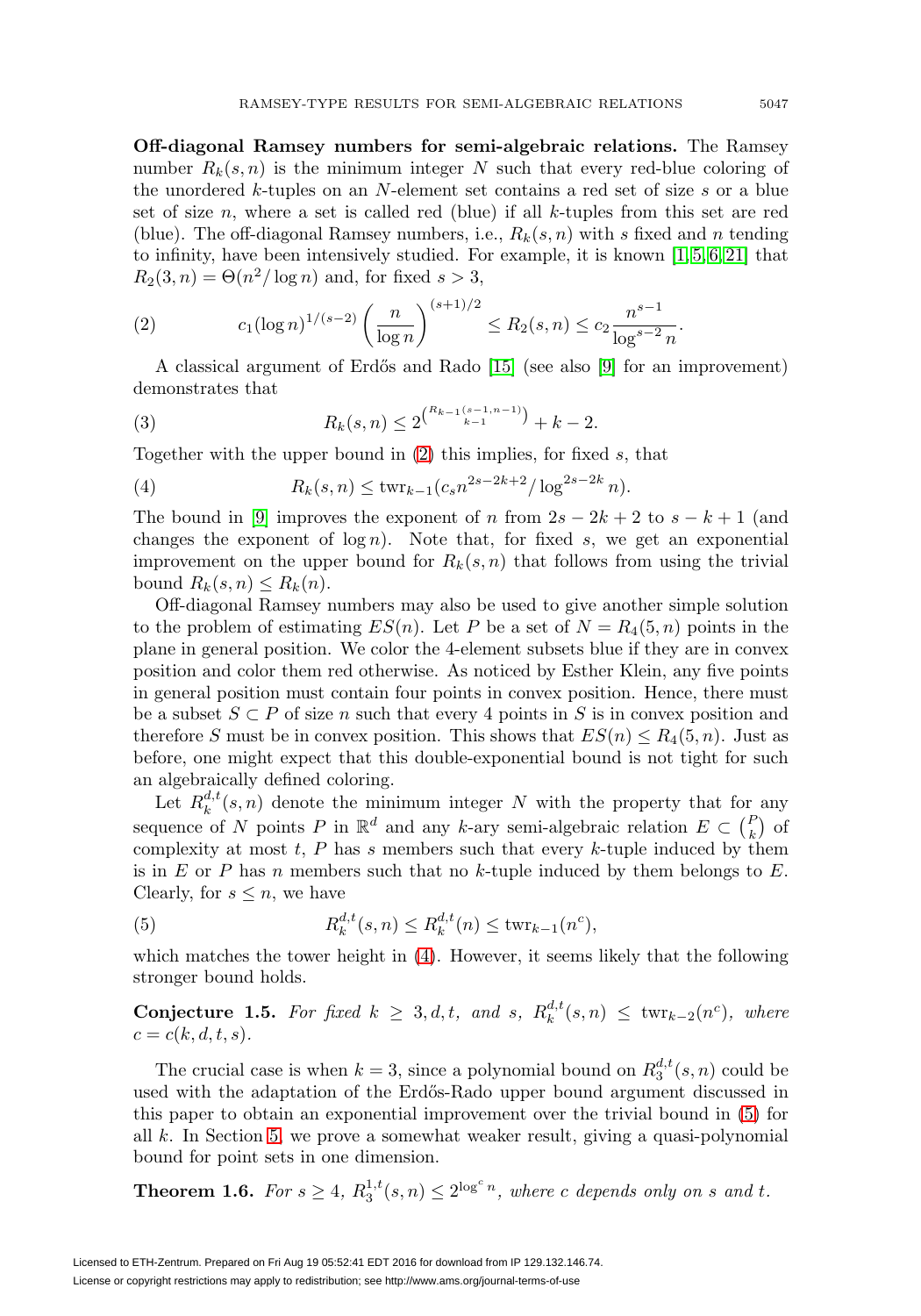Combining Theorem [1.6](#page-4-3) with our adaptation of the Erdős-Rado upper bound argument, we obtain the following result.

**Corollary 1.7.** For  $k \geq 4$  and  $s \geq k+1$ ,  $R_k^{1,t}(s,n) \leq \text{twr}_{k-1}(\log^c n)$ , where c depends only on k, s and t.

We note that a recent result of Bukh and Matou $\check{\;}$ ek [\[7\]](#page-21-16) shows that Ramsey functions defined in terms of semi-algebraic relations over one dimension are always at most double exponential. However, the constants may now depend not only on the description complexity but also the coefficients of the polynomials in the semialgebraic relation.

For general d, we were only able to establish a good lower bound in the following special case. We say that the pair  $(P, E)$  is  $K_4^{(3)} \setminus e$ -free if every four points induce at most *two* 3-tuples that belong to  $E$ .

<span id="page-5-0"></span>**Theorem 1.8.** Let  $P = \{p_1, ..., p_N\}$  be a sequence of N points in  $\mathbb{R}^d$  with semialgebraic relation  $E \subset {P \choose 3}$  such that E has complexity at most t. If  $(P, E)$  is  $K_4^{(3)} \setminus e$ -free, then there exists a subset  $P' \subset P$  such that  $\binom{P'}{3} \cap E = \emptyset$  and

$$
|P'| \ge 2^{\log^c N},
$$

where  $c < 1$  depends only on d, t.

**Organization.** In the next section, we will prove Theorem [1.1,](#page-2-0) our upper bound on Ramsey numbers for semi-algebraic relations. Then, in Section [3,](#page-8-0) we will prove the matching lower bound, Theorem [1.2.](#page-3-0) We discuss the short proofs of our applications, Theorems [1.3](#page-3-1) and [1.4,](#page-3-2) in Section [4](#page-13-0) and our results on the off-diagonal case, Theorems [1.6](#page-4-3) and [1.8,](#page-5-0) in Section [5.](#page-14-0) We conclude with some further remarks.

#### 2. Upper bounds

In this section, we prove Theorem [1.1.](#page-2-0) First we briefly discuss the classic Erdős-Rado argument obtaining the recursive formula

$$
R_k(n) \le 2^{\binom{R_{k-1}(n-1)}{k-1}} + k - 2.
$$

Set  $M = R_{k-1}(n-1)$  and  $N = 2^{\binom{M}{k-1}} + k - 2$ . Given a red-blue coloring  $\chi$  on the k-tuples from  $[N]$ , Erdős and Rado greedily construct a sequence of distinct vertices  $v_1, ..., v_{M+1}$  such that, for any given  $(k-1)$ -tuple  $1 \leq i_1 < \cdots < i_{k-1} \leq M$ , all k-tuples  $\{v_{i_1},...,v_{i_{k-1}},v_j\}$  with  $i_{k-1} < j \leq M+1$  are of the same color, which we denote by  $\chi'(v_{i_1},...,v_{i_{k-1}})$ . Since  $M = R_{k-1}(n-1)$ , there is a monochromatic set of size  $n-1$  in the coloring  $\chi'$ . Together with the vertex  $v_{M+1}$ , these form a monochromatic clique of size n in  $\chi$ . The greedy construction of the sequence  $v_1, ..., v_{M+1}$  is as follows. First, pick  $k-2$  arbitrary vertices  $v_1, ..., v_{k-2}$  and set  $S_{k-2} = [N] \setminus \{v_1, ..., v_{k-2}\}.$  After having picked  $\{v_1, ..., v_r\}$  we also have a subset  $S_r$ such that for any  $(k-1)$ -tuple  $v_{i_1}, ..., v_{i_{k-1}}$  with  $1 \leq i_1 < \cdots < i_{k-1} \leq r$ , all k-tuples  $\{v_{i_1},...,v_{i_{k-1}},w\}$  with  $w \in S_r$  are the same color. Let  $v_{r+1}$  be an arbitrary vertex in  $S_r$ . Let us call two elements  $x, y \in S_r \setminus \{v_{r+1}\}\$ equivalent if for every  $(k-1)$ -tuple  $T \subset \{v_1, ..., v_{r+1}\}$  we have  $\chi(T \cup \{x\}) = \chi(T \cup \{y\})$ . By the greedy construction, x and y are equivalent if and only if for every  $(k-2)$ -tuple  $T \subset \{v_1, ..., v_r\}$  we have  $\chi(T\cup \{v_{r+1},x\}) = \chi(T\cup \{v_{r+1},y\})$ . Therefore, there are  $\binom{r}{k-2}$  possible choices for T and hence there are at most  $2^{\binom{r}{k-2}}$  equivalence classes. We set  $S_{r+1}$  to be the largest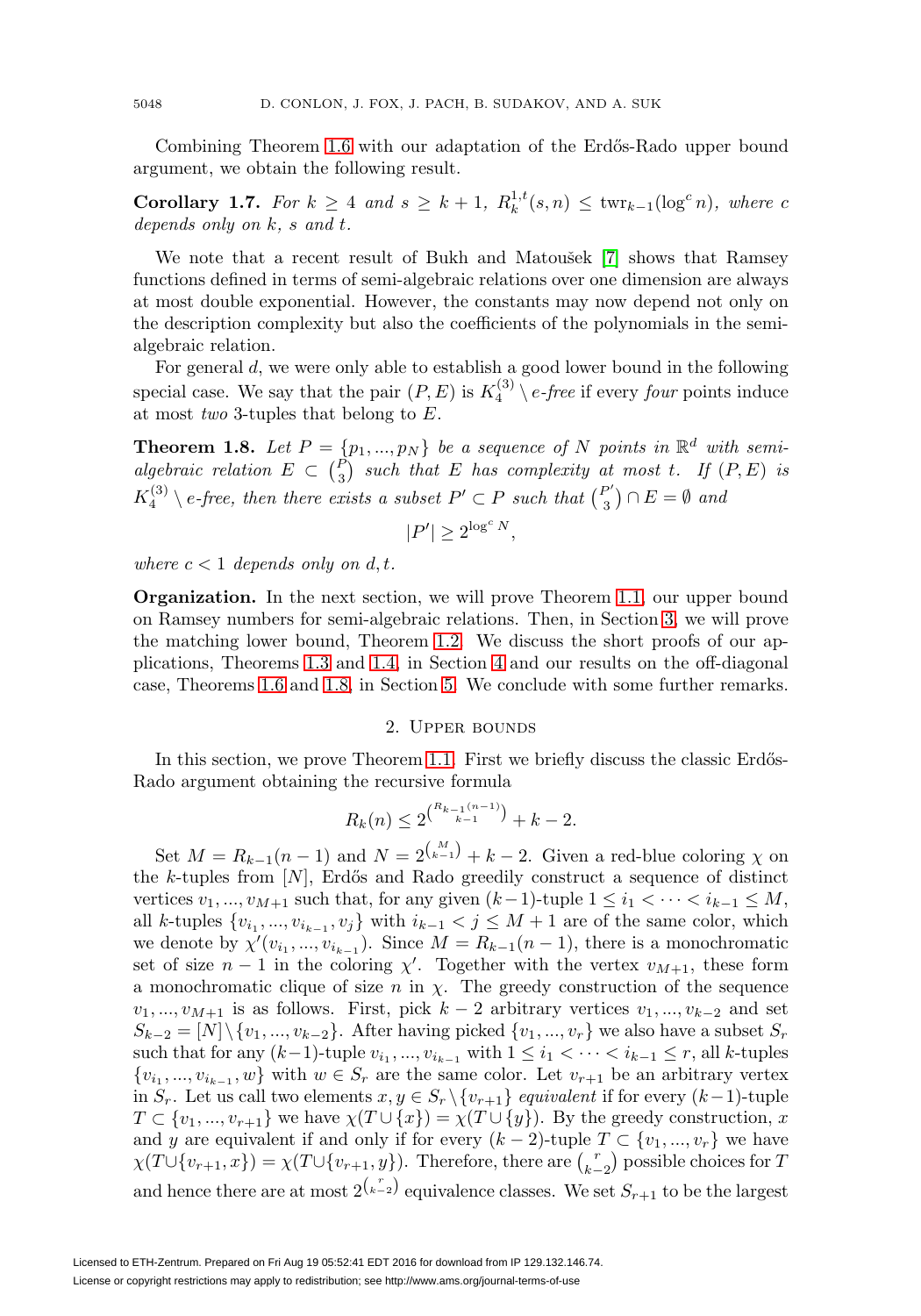of those classes. Finally, we set  $\chi'(v_{i_1}, ..., v_{i_{k-2}}, v_{r+1}) = \chi(v_{i_1}, ..., v_{i_{k-2}}, v_{r+1}, w)$ where  $w \in S_{r+1}$ . As N is large enough so that  $S_M$  is non-empty, we can indeed construct the desired sequence of vertices.

There are two ways we improve the Erd˝os-Rado approach for semi-algebraic relations. Suppose that the k-tuples which are colored red under  $\chi$  correspond to a semi-algebraic relation  $E_1$  with bounded description complexity and let  $E_2$  be the relation containing those  $(k-1)$ -tuples which are colored red by  $\chi'$ . The main improvement comes from showing that  $E_2$  will also be semi-algebraic with bounded description complexity. Therefore, we can obtain by induction on  $k$  an exponential improvement, starting with the result of Alon et al. [\[2\]](#page-20-0) as the base case  $k = 2$ . A further improvement can be made by the observation that  $S_r \setminus \{v_{r+1}\}\)$  does not need to be partitioned into  $2^{r \choose k-2}$  equivalence classes. Instead, we can apply the Milnor-Thom theorem (stated below) to partition  $S_r \setminus \{v_{r+1}\}\$ into at most  $O(r^{dk})$ equivalence classes with the desired properties, where the implied constant depends on the description complexity of  $E_1$  and the uniformity k.

Let  $f_1, ..., f_r$  be d-variate real polynomials with zero sets  $Z_1, ..., Z_r$ . A vector  $\sigma \in \{-1, 0, +1\}^r$  is a *sign pattern* of  $p_1, ..., p_r$  if there exists an  $x \in \mathbb{R}^d$  such that the sign of  $p_i(x)$  is  $\sigma_i$  for all  $j = 1, ..., r$ . The Milnor-Thom theorem (see [\[4,](#page-21-9) [23,](#page-21-17) [24,](#page-21-18) [27\]](#page-22-0)) bounds the number of cells in the arrangement of the zero sets  $Z_1, ..., Z_r$  and, consequently, the number of possible sign patterns.

**Theorem 2.1** (Milnor-Thom). Let  $f_1, ..., f_r$  be d-variate real polynomials of degree at most D. The number of cells in the arrangement of their zero sets  $Z_1, ..., Z_r \subset \mathbb{R}^d$ and, consequently, the number of sign patterns of  $f_1, ..., f_r$  is at most

$$
\left(\frac{50Dr}{d}\right)^d
$$

for  $r \geq d \geq 2$ .

Theorem [1.1](#page-2-0) easily follows by combining the inequality  $R_2^{d,t}(n) \leq n^{c_1}$  obtained in [\[2\]](#page-20-0) with the following recursive formula.

<span id="page-6-0"></span>**Theorem 2.2.** Set  $M = R_{k-1}^{d,t}(n-1)$ . Then, for every  $k \geq 3$ ,

$$
R_k^{d,t}(n) \le 2^{C_1 M \log M},
$$

where  $C_1 = C_1(k, d, t)$ .

*Proof.* Let  $P = \{p_1, ..., p_N\}$  be a set of  $N = 2^{C_1 M \log M}$  points in  $\mathbb{R}^d$  with semialgebraic relation  $E_1 \subset {P \choose k}$  such that  $E_1$  has complexity at most t and where  $C_1$  is a constant that will be specified later. As mentioned earlier, we can represent  $E_1$ by the set  $E_1^* \subset \mathbb{R}^{dk}$  that satisfies (1). Since  $E_1^*$  is semi-algebraic with complexity at most t, there exist polynomials  $f_1, f_2, ..., f_t \in \mathbb{R}[x_1, ..., x_{dk}]$  of degree at most t and a Boolean function  $\Phi$  such that

$$
E_1^* = \left\{ x \in \mathbb{R}^{dk} : \Phi\left(f_1(x) \ge 0, f_2(x) \ge 0, ..., f_t(x) \ge 0\right) = 1 \right\}
$$

.

In what follows, we will recursively construct a sequence of points  $q_1, ..., q_r$  from P and a subset  $S_r \subset P$ , where  $r = k - 2, k - 1, ..., M + 1$ , such that the following holds. Every  $(k-1)$ -tuple  $(q_{i_1}, ..., q_{i_{k-1}}) \subset \{q_1, ..., q_{r-1}\}$  with  $i_1 < i_2 < \cdots < i_{k-1}$ has the property that either  $(q_{i_1}, ..., q_{i_{k-1}}, q) \in E_1^*$  for every point  $q \in \{q_j : i_{k-1}$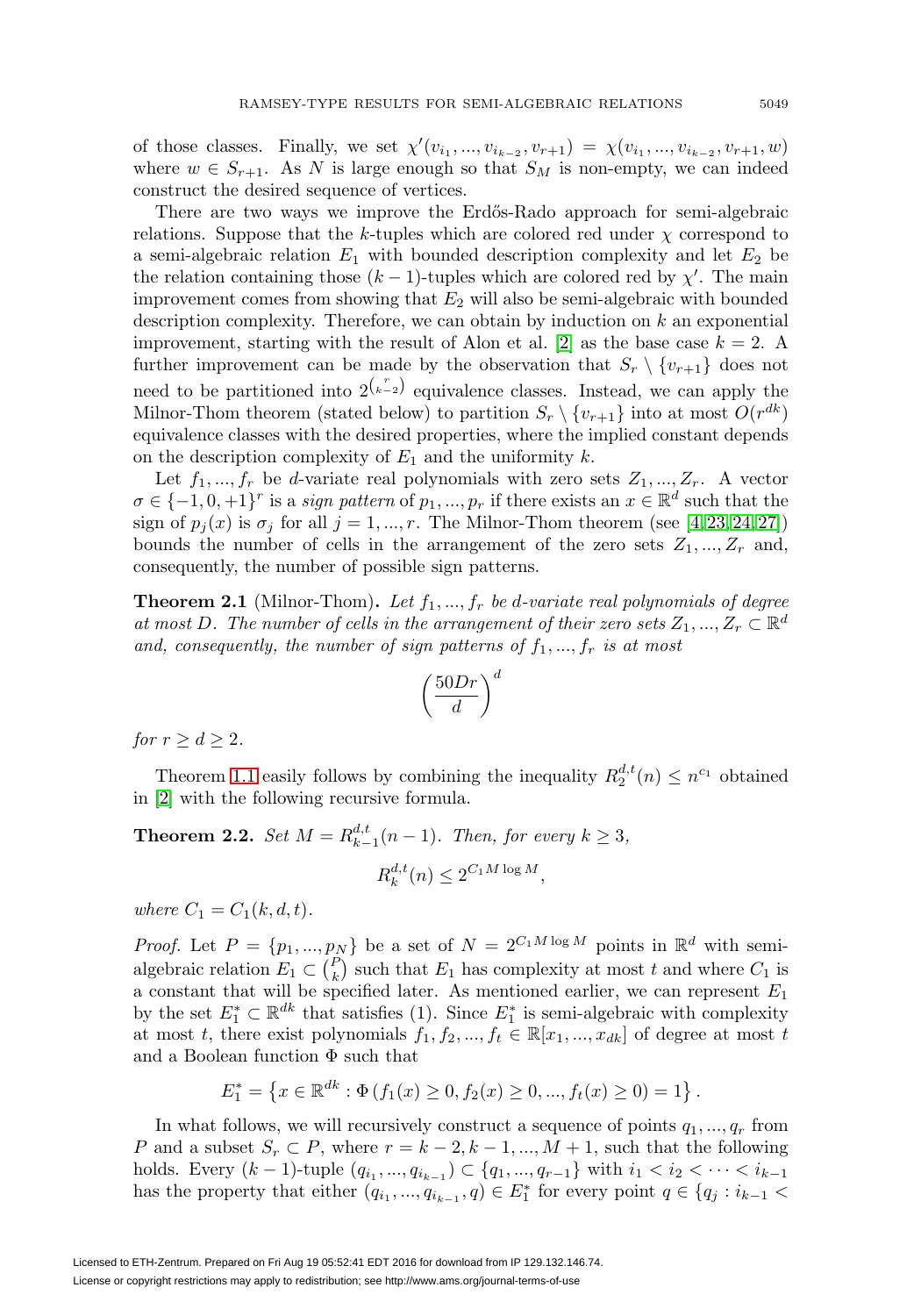$j \leq r$   $\} \cup S_r$  or  $(q_{i_1}, ..., q_{i_{k-1}}, q) \notin E_1^*$  for every point  $q \in \{q_j : i_{k-1} < j \leq r\} \cup S_r$ . Also,

$$
|S_r| \ge \frac{N}{C_2^r r^{dkr}} - r,
$$

where  $C_2 = C_2(k, d, t)$  is a constant depending only on k, d, and t. Furthermore, for  $i < j$ ,  $q_i$  comes before  $q_j$  in the original ordering and every point in  $S_r$  comes after  $q_r$  in the original ordering.

We start by selecting the first  $k-2$  points  $\{q_1, ..., q_{k-2}\} = \{p_1, ..., p_{k-2}\}\$ from P and setting  $S_{k-2} = P \setminus \{p_1, ..., p_{k-2}\}.$  After obtaining  $\{q_1, ..., q_r\}$  and  $S_r$ , we define  $q_{r+1}$  and  $S_{r+1}$  as follows. Let  $q_{r+1}$  be the smallest indexed element in  $S_r$ and fix a  $(k-2)$ -tuple  $(q_{i_1}, q_{i_2}, ..., q_{i_{k-2}}) \subset \{q_1, ..., q_r\}$ . Then, for each j such that  $1 \leq j \leq t$ , we define *d*-variate polynomials  $h_j \in \mathbb{R}[x_1, ..., x_d]$  such that, for  $x = (x_1, ..., x_d) \in \mathbb{R}^d$ ,

$$
h_j(x) = f_j(q_{i_1}, q_{i_2}, \dots, q_{i_{k-2}}, q_{r+1}, x).
$$

After doing this for each  $(k-2)$ -tuple in  $\{q_1, ..., q_r\}$ , we have generated at most  $tbinn{r}{k-2}$  zero sets in  $\mathbb{R}^d$ . By the Milnor-Thom theorem, the number of cells in the arrangement of these zero sets is at most  $C_2r^{dk}$ , where  $C_2 = C_2(k, d, t)$ . By the pigeonhole principle, there exists a cell  $\Delta \subset \mathbb{R}^q$  that contains at least  $(|S_r| 1)/C_2r^{dk}$  points of  $S_r$ . The  $h_i$  have the same sign pattern for each point in  $\Delta$ . In other words, for any fixed  $(k-1)$ -tuple  $(q_{i_1}, ..., q_{i_{k-1}})$  ⊂  $\{q_1, ..., q_{r+1}\}$ , we have either

$$
(q_{i_1},...,q_{i_{k-1}},p_l) \in E_1^* \qquad \forall p_l \in \Delta
$$

or

$$
(q_{i_1},...,q_{i_{k-1}},p_l) \notin E_1^* \qquad \forall p_l \in \Delta.
$$

Let  $S_{r+1}$  be the set of points  $p_l$  in the cell  $\Delta$ . Then we have the recursive formula

$$
|S_{r+1}| \ge \frac{|S_r| - 1}{C_2 r^{dk}}.
$$

Substituting in the lower bound on  $|S_r|$ , we obtain the desired bound

$$
|S_{r+1}| \ge \frac{2^{C_1 M \log M}}{(C_2)^{r+1} (r+1)^{dk(r+1)}} - (r+1).
$$

This shows that we can construct the sequence  $q_1, \ldots, q_{r+1}$  and the set  $S_{r+1}$  with the desired properties.

Since  $C_1 = C_1(k, d, t)$  is sufficiently large and  $M = R_{k-1}^{d,t}(n-1)$ , we have

$$
|S_M| \ge 1.
$$

Hence,  $\{q_1, ..., q_{M+1}\}\$ is well defined for  $M = R_{k-1}^{d,t}(n-1)$ . Set  $F = \{q_1, ..., q_M\}$ . We define the semi-algebraic set  $E_2^* \subset \mathbb{R}^{q(k-1)}$  by

$$
E_2^* = \{ x \in \mathbb{R}^{q(k-1)} : (x, q_{M+1}) \in E_1^* \},
$$

and define the relation  $E_2 \subset \binom{F}{k-1}$  by

$$
E_2 = \left\{ (q_{i_1}, ..., q_{i_{k-1}}) \in {F \choose k-1} : (q_{i_1}, ..., q_{i_{k-1}}) \in E_2^* \right\}.
$$

Therefore,  $E_2$  is a semi-algebraic relation with complexity at most  $t$ . By the definition of the function  $R_{k-1}^{d,t}(n-1)$ , there exist  $n-1$  points  $\{q_{i_1},...,q_{i_{n-1}}\} \subset F$  such that every  $(k-1)$ -tuple belongs to  $E_2$  or no such  $(k-1)$ -tuple belongs to  $E_2$ . Recall,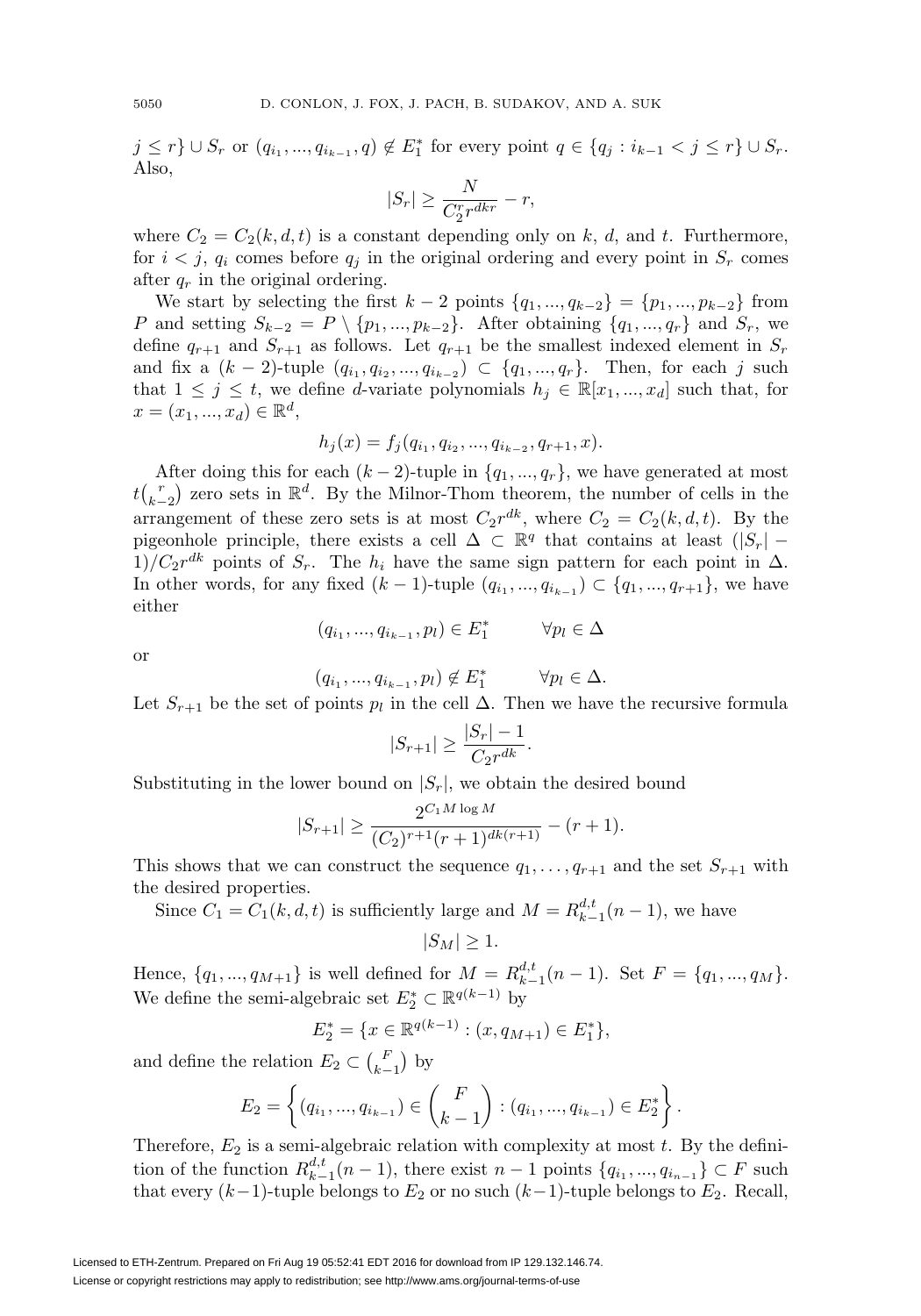by the construction of F, that if  $(q_{i_1}, ..., q_{i_{k-1}}) \in E_2^*$ , then  $(q_{i_1}, ..., q_{i_{k-1}}, q_j) \in E_1^*$ for every  $j>i_{k-1}$ , and if  $(q_{i_1}, ..., q_{i_{k-1}}) \notin E_2^*$ , then  $(q_{i_1}, ..., q_{i_{k-1}}, q_j) \notin E_1^*$  for every j >  $i_{k-1}$ . Therefore, every k-tuple of  $\{q_{i_1},...,q_{i_{n-1}}\}\cup\{q_{M+1}\}$  belongs to  $E_1$  or no such k-tuple belongs to  $E_1$ . Hence, the set  $\{q_{i_1}, ..., q_{i_{n-1}}\} \cup \{q_{M+1}\}\$ is homogeneous and this completes the proof.  $\Box$ 

#### 3. LOWER BOUNDS

<span id="page-8-0"></span>In this section, we will prove Theorem [1.2.](#page-3-0) For every  $n \geq 1$  and  $k \geq 3$ , we will construct an N-element point set  $P_k(N)$  in  $\mathbb{R}^d$  with semi-algebraic relation  $E_k \subset {P_k(N) \choose k}$ , where  $N = \text{twr}_{k-1}(n)$ ,  $d = 2^{k-3}$ , and  $E_k^* \subset \mathbb{R}^{dk}$  is a semi-algebraic set with complexity at most  $t = t(k)$  such that

$$
\hom(P_k(N), E_k) = O(n),
$$

where the implied constant depends only on k.

<span id="page-8-1"></span>3.1. **Base case**  $k = 3$ . Let  $P_3(2^n) = \{1, 2, ..., 2^n\} \subset \mathbb{R}$  with relation  $E_3 \subset {P_3(2^n)}$ , where

$$
E_3^* = \{(x_1, x_2, x_3) \subset \mathbb{R}^3 : x_1 < x_2 < x_3, x_1 + x_3 - 2x_2 \ge 0\}.
$$

Clearly,  $E_3^*$  has bounded complexity. Now we claim that  $hom(P_3(2^n), E_3) \leq n+1$ . Indeed, let  $H = \{p_1, p_2, ..., p_r\} \subset P_3(2^n)$  be a homogeneous subset such that  $p_1$  $p_2 < \cdots < p_r$ .

Case 1. Suppose that  $\binom{H}{3} \subset E_3$ . Then  $p_{i+1} \geq 2p_i - p_1$  for all  $1 \leq i \leq r - 1$ . Since  $p_1 \geq 1$  and  $p_2 \geq p_1 + 1$ , we have by induction

$$
p_i \ge 2^{i-2} + p_1 \ge 2^{i-2} + 1.
$$

Hence, if  $r = n + 2$ , we have

$$
2^n + 1 \le p_r \le 2^n,
$$

which is a contradiction.

Case 2. Suppose that  $\binom{H}{3} \cap E_3 = \emptyset$ . Then, for  $1 \leq i < j < k \leq r$ , we have

$$
p_i + p_k - 2p_j < 0,
$$

which implies

$$
(2n - pi + 1) + (2n - pk + 1) - 2(2n - pj + 1) > 0.
$$

Set  $q_{r-j+1} = 2^n - p_j + 1$  for  $1 \leq j \leq r$ . Then we have

$$
1 \le q_1 < q_2 < \cdots < q_r \le 2^n,
$$

and  $q_{i+1} \geq 2q_i - q_1$ . By the same argument as above, the set  $\{q_1, ..., q_r\}$  must satisfy  $r < n + 2$ . This completes the proof.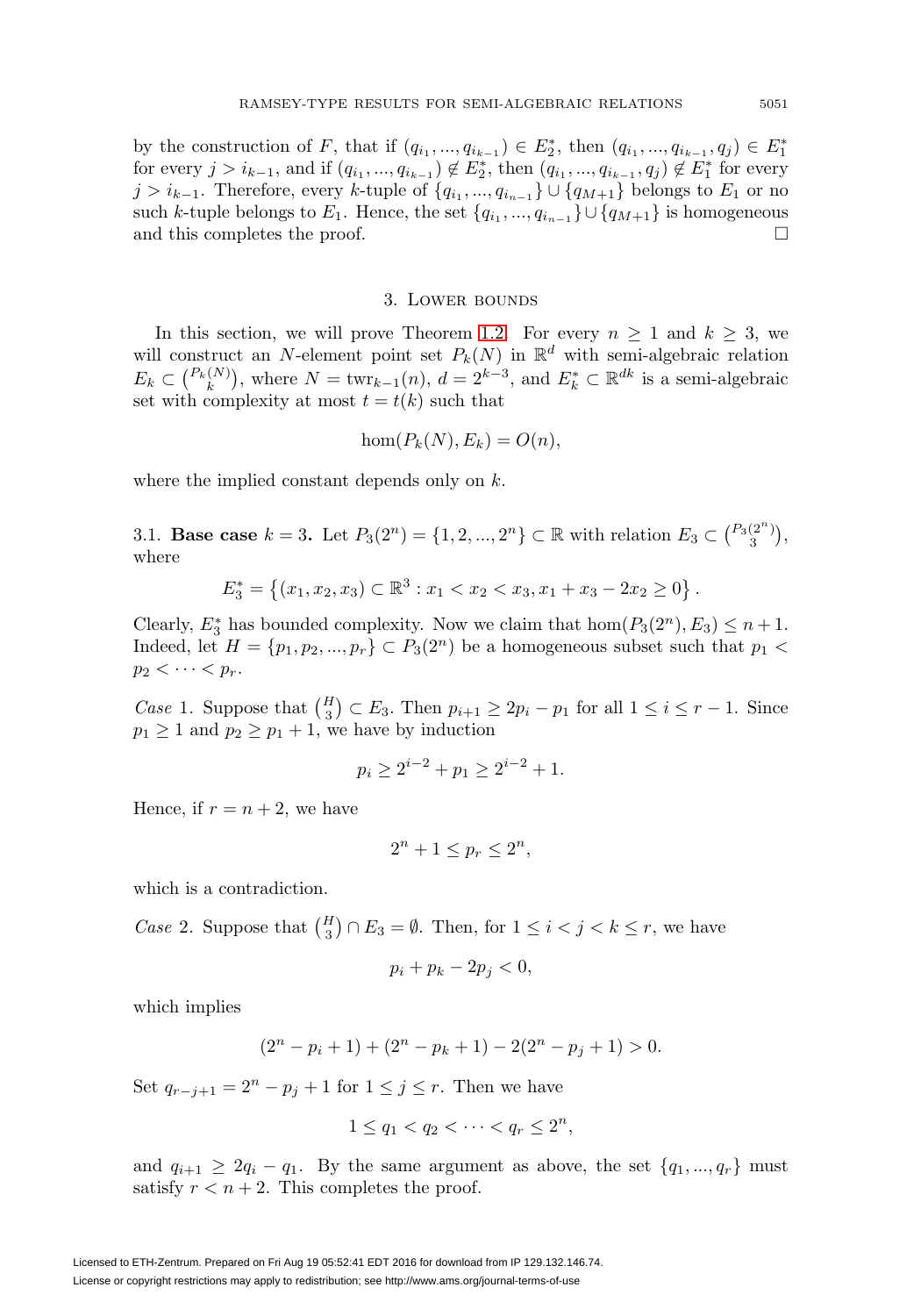<span id="page-9-1"></span>3.2. **The Erdős-Hajnal stepping-up lemma.** For  $k > 3$ , we will adapt the Erdős-Hajnal stepping-up lemma to construct the point set  $P_k(N)$  and the relation  $E_k \subset \binom{P_k(N)}{k}$ . Before we describe this procedure, we will briefly sketch the classic Erdős-Hajnal stepping-up lemma (see also [\[9\]](#page-21-6), [\[10\]](#page-21-7), [\[20\]](#page-21-8)).

Let  $k \geq 3$  and suppose that  $E_1 \subset \binom{[N]}{k}$  is a relation on  $[N]$  such that  $\text{hom}([N], E_1)$  $\langle n\rangle$ . The stepping-up lemma uses  $E_1$  to define a relation  $E_2 \subset \binom{[2^N]}{k+1}$  with the properties listed below. We refer to  $E_2$  as the step-up relation of  $E_1$ .

For any  $a \in [2^N]$ , write  $a - 1 = \sum_{i=0}^{N-1} a(i)2^i$  with  $a(i) \in \{0, 1\}$  for each i. For  $a \neq b$ , let  $\delta(a, b) = i + 1$ , where i is the largest value for which  $a(i) \neq b(i)$ . Notice that

**Property A:**  $\delta(a, b) \neq \delta(b, c)$  for every triple  $a < b < c$ ,

**Property B:** for  $a_1 < \cdots < a_n$ ,  $\delta(a_1, a_n) = \max_{1 \le i \le n-1} \delta(a_i, a_{i+1}).$ 

Given any  $(k + 1)$ -tuple  $a_1 < a_2 < \cdots < a_{k+1}$  of  $[2^N]$ , consider the integers  $\delta_i = \delta(a_i, a_{i+1}), 1 \leq i \leq k$ . If  $\delta_1, \ldots, \delta_k$  form a monotone sequence, then let  $(a_1, a_2, \ldots, a_{k+1}) \in E_2$  if and only if  $(\delta_1, \delta_2, \ldots, \delta_k) \in E_1$ .

Now we have to decide if the  $(k + 1)$ -tuple  $(a_1, \ldots, a_{k+1}) \in E_2$  in the case when  $\delta_1,\ldots,\delta_k$  is not monotone. We say that i is a local minimum if  $\delta_{i-1} > \delta_i < \delta_{i+1}$ , a local maximum if  $\delta_{i-1} < \delta_i > \delta_{i+1}$ , and a local extremum if it is either a local minimum or a local maximum. This is well defined by Property A. If  $\delta_2$  is a local minimum, then set  $(a_1, ..., a_{k+1}) \in E_2$ . If  $\delta_2$  is a local maximum, then set  $(a_1, ..., a_{k+1}) \notin E_2$ . All remaining edges will not be in  $E_2$ .

<span id="page-9-0"></span>**Lemma 3.1.** If  $hom([N], E_1) < n$ , the step-up relation  $E_2$  satisfies  $hom([2^N], E_2)$  $< 2n + k - 4.$ 

*Proof.* Suppose for contradiction that the set of vertices  $S = \{a_1, ..., a_{2n+k-4}\}\$ homogeneous with respect to  $E_2$ , where  $a_1 < \ldots < a_{2n+k-4}$ . Without loss of generality, we can assume that  $\binom{S}{k+1} \subset E_2$ . Set  $\delta_i = \delta(a_i, a_{i+1})$ .

Case 1. Suppose that there exists a j such that  $\delta_j$ ,  $\delta_{j+1}$ , ...,  $\delta_{j+n-1}$  forms a monotone sequence. First assume that

$$
\delta_j > \delta_{j+1} > \cdots > \delta_{j+n-1}.
$$

Since hom([N],  $E_1$ ) < n, there exists a subsequence  $j \leq i_1 < \cdots < i_k \leq j + n - 1$ such that  $(\delta_{i_1}, ..., \delta_{i_k}) \notin E_1$ . But then the  $(k + 1)$ -tuple  $(a_{i_1}, ..., a_{i_k}, a_{i_k+1}) \notin E_2$ . Indeed, by Property B,

$$
\delta(a_{i_h}, a_{i_{h+1}}) = \delta(a_{i_h}, a_{i_h+1}) = \delta_{i_h}.
$$

Therefore, since  $\delta_{i_1},...,\delta_{i_k}$  form a monotone sequence and  $(\delta_{i_1},...,\delta_{i_k}) \notin E_1$ , we have that the  $(k + 1)$ -tuple  $(a_{i_1}, ..., a_{i_k}, a_{i_k+1}) \notin E_2$ , contradicting the fact that  $S_{k+1} \subset E_2$ . A similar argument holds if  $\delta_j < \delta_{j+1} < \cdots < \delta_{j+n-1}$ .

Case 2. Since  $\delta_1,\ldots,\delta_{2n-2}$  does not have a monotone subsequence of length n, it must have at least two local extrema. Since between any two local minimums there must be a local maximum, this implies that there exists a local maximum among  $\delta_1, \ldots, \delta_{2n-2}$  and, therefore, a  $(k + 1)$ -tuple not in  $E_2$ , contradicting our assumption. assumption.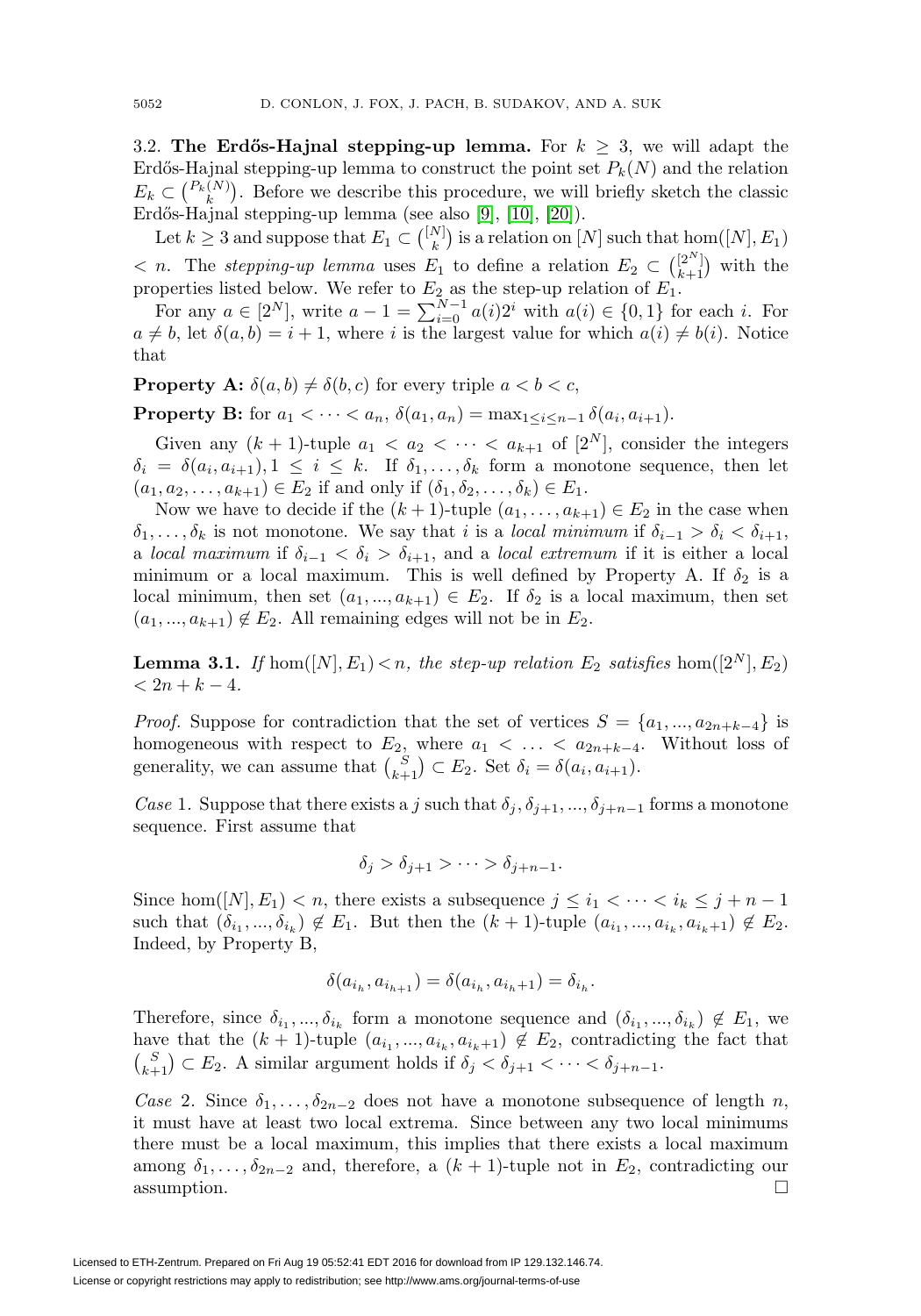3.3. **Stepping up algebraically.** We will now adapt the Erdős-Hajnal steppingup lemma to our semi-algebraic framework. First we need some definitions. For a point  $p \in \mathbb{R}^d$ , we let  $B(p, \epsilon)$  be the closed ball in  $\mathbb{R}^d$  of radius  $\epsilon$  centered at p. For any two points  $p_1, p_2 \in \mathbb{R}^d$ , where  $p_1 = (a_{1,1}, a_{1,2}, ..., a_{1,d})$  and  $p_2 = (a_{2,1}, a_{2,2}, ..., a_{2,d})$ , we write  $p_1 \prec p_2$  if  $a_{1,i} \prec a_{2,i}$  for all  $1 \leq i \leq d$ . We say that the set of points  $\{p_1, ..., p_N\}$  is *increasing* if

$$
p_1 \prec p_2 \prec \cdots \prec p_N.
$$

For  $\epsilon > 0$ , we say that  $\{p_1, ..., p_N\}$  is  $\epsilon$ -increasing if, for  $1 \leq i \leq N$ ,  $q_i \in B(p_i, \epsilon)$ implies that

$$
q_1 \prec q_2 \prec \cdots \prec q_N.
$$

For any two points  $q_1, q_2 \in \mathbb{R}^{2d}$ , where

$$
q_1 = (x_1, y_1, x_2, y_2, ..., x_d, y_d)
$$
 and  $q_2 = (x'_1, y'_1, x'_2, y'_2, ..., x'_d, y'_d)$ ,

we define the *slope*  $\sigma(q_1, q_2)$  of  $q_1, q_2$  to be

$$
\sigma(q_1, q_2) = \left(\frac{y'_1 - y_1}{x'_1 - x_1}, \dots, \frac{y'_i - y_i}{x'_i - x_i}, \dots, \frac{y'_d - y_d}{x'_d - x_d}\right) \in \mathbb{R}^d.
$$

Thus, the *i*th coordinate of  $\sigma(q_1, q_2)$  is the slope of the line through the points  $(x_i, y_i)$  and  $(x'_i, y'_i)$  in  $\mathbb{R}^2$ .

Let  $P_k(N) = \{p_1, ..., p_N\}$  be a set of N points in  $\mathbb{R}^d$  with relation  $E_k \subset {P_k(N) \choose k}$ such that  $E_k^*$  is a semi-algebraic set in  $\mathbb{R}^{dk}$  with complexity at most t. We say that  $(P_k(N), E_k)$  is  $\epsilon$ -deep if moving any point in  $P_k(N)$  by a distance at most  $\epsilon$ will not change the relation  $E_k$ . More precisely,  $(P_k(N), E_k)$  is  $\epsilon$ -deep if, for every  $(p_{i_1},..., p_{i_k}) \in E_k,$ 

 $(q_{i_1}, ..., q_{i_k}) \in E_k^*$  for all  $q_{i_1} \in B(p_{i_1}, \epsilon), q_{i_2} \in B(p_{i_2}, \epsilon), ..., q_{i_k} \in B(p_{i_k}, \epsilon)$ and, for every  $(p_{i_1}, ..., p_{i_k}) \notin E_k$ ,

$$
(q_{i_1},...,q_{i_k}) \notin E_k^*
$$
 for all  $q_{i_1} \in B(p_{i_1}, \epsilon), q_{i_2} \in B(p_{i_2}, \epsilon), ..., q_{i_k} \in B(p_{i_k}, \epsilon).$ 

With these definitions in hand, our algebraic stepping-up lemma is now as follows.

<span id="page-10-0"></span>**Lemma 3.2** (Stepping-up). For  $k \geq 3$  and  $\epsilon > 0$ , let  $P_k(N), E_k$ , and  $E_k^*$  be as above and such that  $P_k(N)$  is  $\epsilon$ -increasing and  $(P_k(N), E_k)$  is  $\epsilon$ -deep. Then there exists  $\epsilon_1 > 0$  such that there is an  $\epsilon_1$ -increasing point set  $P_{k+1}(2^N)$  of  $2^N$  points in  $\mathbb{R}^{2d}$  and a semi-algebraic set  $E_{k+1}^*$  in  $\mathbb{R}^{2d(k+1)}$  with complexity  $t_1 = t_1(t, k)$  for which  $E_{k+1} \subset {P_{k+1}(2^N) \choose k+1}$  is the step-up relation of  $E_k$  and  $(P_{k+1}(2^N), E_{k+1})$  is  $\epsilon_1$ -deep.

From Lemmas [3.1](#page-9-0) and [3.2,](#page-10-0) we have the following corollary by taking  $n =$  $hom(P_k(N), E_k) + 1$  and noting that  $hom(P_{k+1}(2^N), E_{k+1}) < 2n + k - 4 =$  $2 \cdot \hom(P_k(N), E_k) + k - 2.$ 

<span id="page-10-1"></span>**Corollary 3.3.** hom $(P_{k+1}(2^N), E_{k+1}) \leq 2 \cdot \text{hom}(P_k(N), E_k) + k - 3$ .

*Proof of Lemma* [3.2](#page-10-0). **Construction of**  $P_{k+1}(2^N)$ . Given an  $\epsilon$ -increasing point set  $P_k(N) = \{p_1, ..., p_N\}$  in  $\mathbb{R}^d$ , we will construct an  $\epsilon_1$ -increasing set  $P_{k+1}(2^N)$  ${q_1, ..., q_{2^N}}$  of  $2^N$  points in  $\mathbb{R}^{2d}$  as follows. For each  $p_i \in P_k(N)$ , we denote  $p_i = (a_{i,1},...,a_{i,d})$ . The construction is done by induction on N. For the base case  $N = 1, p_1 = (a_{1,1}, a_{1,2}, ..., a_{1,d})$  and  $P_{k+1}(2) = \{q_1, q_2\}$ , where

$$
q_1 = (0, 0, ..., 0)
$$
 and  $q_2 = (1, a_{1,1}, 1, a_{1,2}, ..., 1, a_{1,d}).$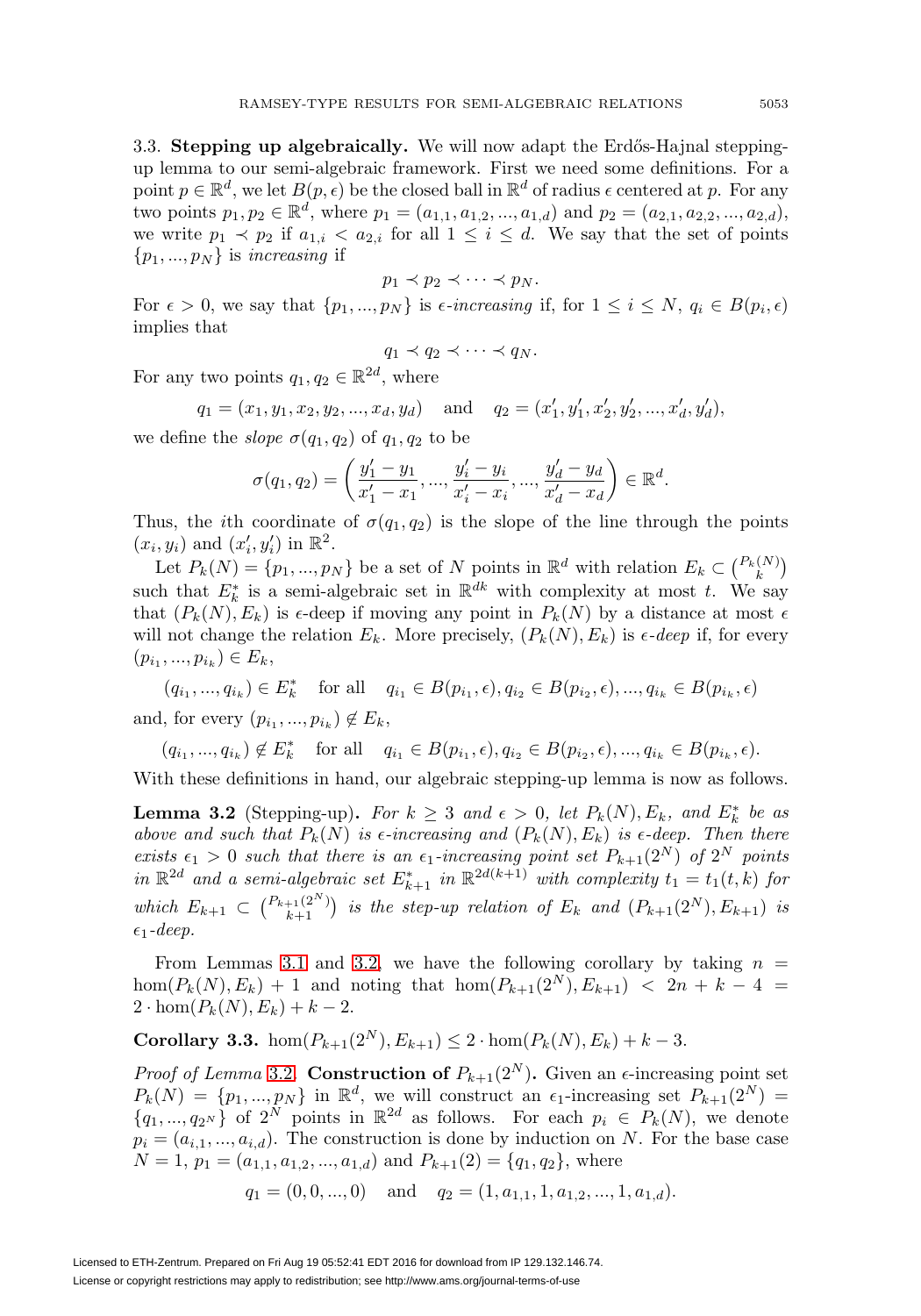For  $N \geq 2$ , set  $B_1 = B((0, 0, ..., 0), \epsilon_2) \subset \mathbb{R}^{2d}, B_2 = B((1, a_{N,1}, 1, a_{N,2}, ..., 1, a_{N,d}), \epsilon_2)$  $\subset \mathbb{R}^{2d}$ , where  $\epsilon_2$  is sufficiently small so that for any two points  $q_1^* \in B_1, q_2^* \in B_2$ , we have

$$
\sigma(q_1^*, q_2^*) \in B(p_N, \epsilon/2).
$$

Given the  $\epsilon$ -increasing point set  $P_k(N-1) = \{p_1, ..., p_{N-1}\} \subset \mathbb{R}^d$ , we inductively construct two small dilated copies of  $P_{k+1}(2^{N-1}), Q_1 = \{q_1, ..., q_{2^{N-1}}\}$  and  $Q_2 = \{q_{2^{N-1}+1}, ..., q_{2^N}\}\$ , and translate them so that they lie inside  $B_1$  and  $B_2$  respectively. Hence, the slope of any two points in  $Q_i$  is preserved for  $i \in \{1,2\}$ . Then  $P_{k+1}(2^N) = Q_1 \cup Q_2$ . Since  $P_k(N-1)$  is  $\epsilon$ -increasing, for  $r \in \{1,2\}$ , we have that  $Q_r$  is  $\epsilon_1$ -increasing for some  $\epsilon_1 > 0$ . Therefore,  $P_{k+1}(2^N)$  is  $\epsilon_1$ -increasing.

Now we make the following key observation on the point set  $P_{k+1}(2^N)$ .

<span id="page-11-0"></span>**Observation 3.4.** If  $q_i \prec q_j$ , then the point  $\sigma(q_i, q_j) \in B(p_r, \epsilon/2) \subset \mathbb{R}^d$ , where  $r = \delta(i, j)$  and  $\delta$  is defined as in Section [3.2.](#page-9-1)

*Proof.* This can be seen by induction on N. For  $i < j$ , if  $q_i \in Q_1, q_j \in Q_2$ , then  $\sigma(q_i, q_j) \in B(p_N, \epsilon/2)$  and  $\delta(i, j) = N$ . If  $q_i, q_j \in Q_1$  or  $q_i, q_j \in Q_2$ , then by the induction hypothesis and since the copies are slope preserving, we have

$$
\sigma(q_i, q_j) \in B(p_r, \epsilon/2),
$$

where  $p_r \in \{p_1, ..., p_{N-1}\}\$ is such that  $r = \delta(i, j)$ .

**Construction of**  $E_{k+1}^*$ **.** We define the semi-algebraic set  $E_{k+1}^* \subset \mathbb{R}^{2d(k+1)}$  by  $E_{k+1}^* = \left\{ (x_1, ..., x_{k+1}) \in \mathbb{R}^{2d(k+1)} : x_i \in \mathbb{R}^{2d}, x_1 \prec x_2 \prec \cdots \prec x_{k+1}, C_1 \vee C_2 \vee C_3 \right\},$ 

where conditions  $C_1, C_2, C_3$  are defined below:

$$
C_1 : [\sigma(x_1, x_2) \succ \sigma(x_2, x_3)] \wedge [\sigma(x_3, x_4) \succ \sigma(x_2, x_3)],
$$
  
\n
$$
C_2 : [\sigma(x_1, x_2) \prec \sigma(x_2, x_3) \prec \cdots \prec \sigma(x_k, x_{k+1})]
$$
  
\n
$$
\wedge [(\sigma(x_1, x_2), \sigma(x_2, x_3) \cdots, \sigma(x_k, x_{k+1})) \in E_k^*],
$$
  
\n
$$
C_3 : [\sigma(x_1, x_2) \succ \sigma(x_2, x_3) \succ \cdots \succ \sigma(x_k, x_{k+1})]
$$
  
\n
$$
\wedge [(\sigma(x_k, x_{k+1}), ..., \sigma(x_2, x_3), \sigma(x_1, x_2)) \in E_k^*].
$$

Notice that  $E_{k+1}$  is the step-up relation of  $E_k$ . Indeed, let  $(q_{i_1}, ..., q_{i_{k+1}})$  be a  $(k+1)$ -tuple of points in  $P_{k+1}(2^N)$  such that  $i_1 < \cdots < i_{k+1}$ . If  $\sigma(q_{i_1}, q_{i_2}) \prec \cdots \prec$  $\sigma(q_{i_k}, q_{i_{k+1}})$ , then

$$
(q_{i_1},...,q_{i_{k+1}}) \in E_{k+1}^* \Leftrightarrow (\sigma(q_{i_1},q_{i_2}),...,\sigma(q_{i_k},q_{i_{k+1}})) \in E_k^*.
$$

By Observation [3.4](#page-11-0) and since  $(P_k(N), E_k)$  is  $\epsilon$ -deep, this happens if and only if  $(p_{r_1},...,p_{r_k}) \in E_k$ , where  $r_l = \delta(i_l,i_{l+1})$  for  $1 \leq l \leq k$ . The same is true if  $\sigma(q_{i_1}, q_{i_2}) \succ \cdots \succ \sigma(q_{i_k}, q_{i_{k+1}})$ . If  $\sigma(q_{i_1}, q_{i_2}) \succ \sigma(q_{i_2}, q_{i_3}) \prec \sigma(q_{i_3}, q_{i_4})$ , then  $(q_{i_1}, ..., q_{i_{k+1}}) \in E_{k+1}^*$  by condition  $C_1$  and we have  $\delta(i_1, i_2) > \delta(i_2, i_3) < \delta(i_3, i_4)$ by Observation [3.4.](#page-11-0) Finally, if  $(q_{i_1}, ..., q_{i_{k+1}})$  does not satisfy  $C_1$ ,  $C_2$ ,  $C_3$ , then  $(q_{i_1}, ..., q_{i_{k+1}}) \notin E_{k+1}^*$ .

Although each coordinate of  $\sigma$  is a rational function over 4 variables, by clearing denominators in the defining inequalities for  $E_{k+1}^*$ , we get that  $E_{k+1}^*$  is a semialgebraic set with description complexity at most  $t_1$  where  $t_1 = t_1(k, t)$ .

**Observation 3.5.**  $(P_{k+1}(2^N), E_{k+1})$  is  $\epsilon_1$ -deep.

$$
\Box
$$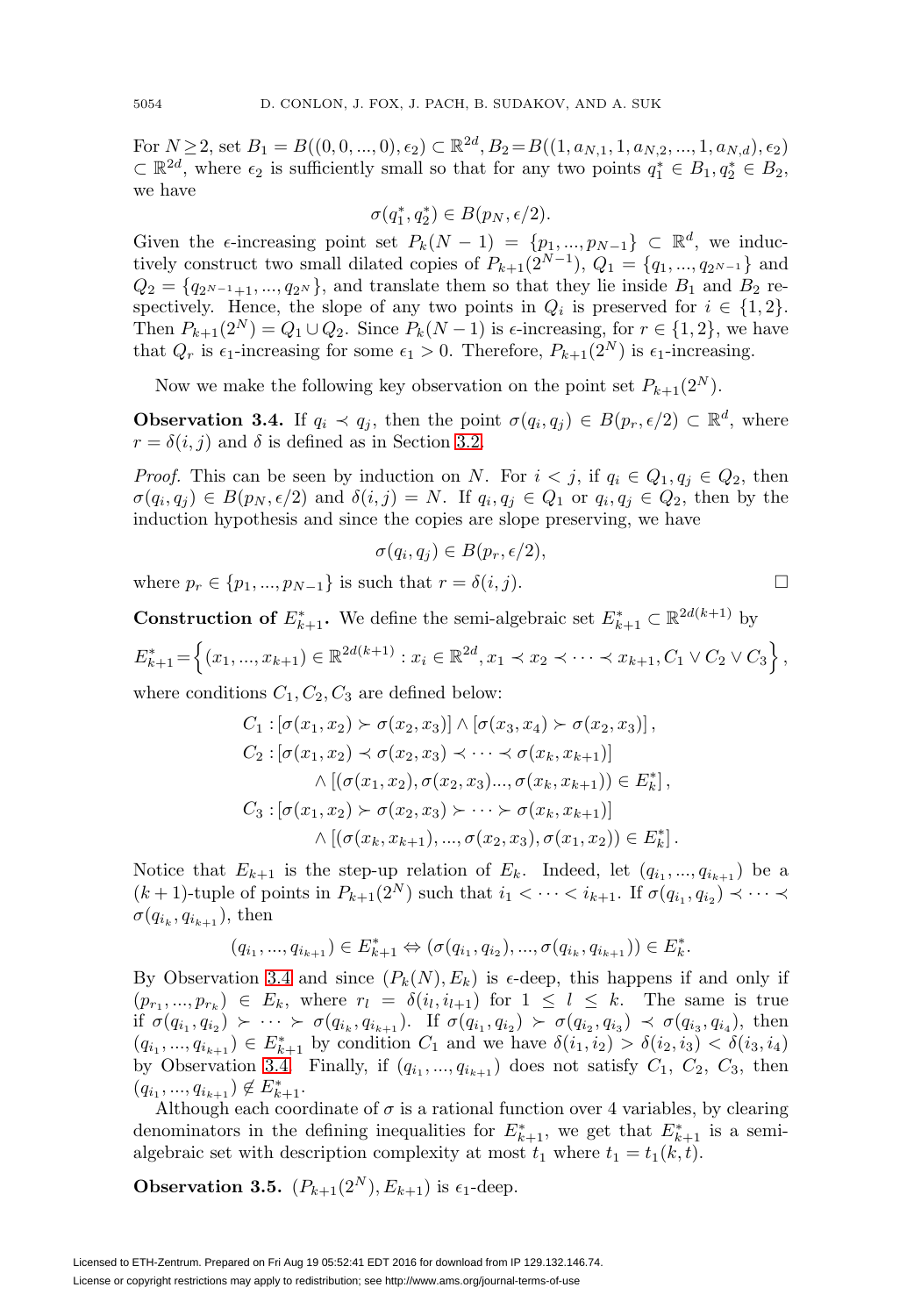*Proof.* Suppose  $(q_{i_1}, q_{i_2}, ..., q_{i_{k+1}}) \in E_{k+1}$  with  $q_{i_1} \prec \cdots \prec q_{i_{k+1}}$  and let  $q_i^* \in$  $B(q_i, \epsilon_1)$  for  $1 \leq i \leq k+1$ . By Observation [3.4,](#page-11-0)  $\sigma(q_{i_j}, q_{i_{j+1}}) \in B(p_l, \epsilon/2)$  for some  $p_l \in P_k(N)$ . By making  $\epsilon_1$  sufficiently small, we have  $q_{i_1}^* \prec \cdots \prec q_{i_{k+1}}^*$  and

$$
\sigma(q_{i_j}^*, q_{i_{j+1}}^*) \in B(p_l, \epsilon).
$$

Since  $(P_k(N), E_k)$  is  $\epsilon$ -deep,  $(q_{i_1}^*, ..., q_{i_{k+1}}^*) \in E_{k+1}^*$ . By a similar argument, if  $(q_{i_1},...,q_{i_{k+1}}) \notin E_{k+1}$ , then  $(q_{i_1}^*,...,q_{i_{k+1}}^*) \notin E_k^*$  $k+1$ .  $\Box$ 

Notice that our construction of  $(P_3(2^n), E_3)$  is  $(1/10)$ -increasing,  $(1/10)$ -deep, and  $E_3^*$  has constant description complexity. Applying Lemma [3.2](#page-10-0) and Corollary [3.3](#page-10-1) inductively on k completes the proof of Theorem [1.2.](#page-3-0)

<span id="page-12-0"></span>3.4. **A construction in one dimension.** In the introduction, we discussed the recent result of Bukh and Matoušek [\[7\]](#page-21-16) which gives a double-exponential bound for Ramsey functions defined by semi-algebraic relations over one dimension. They also showed that their result is tight by giving a matching lower bound in the case  $k = 5$ . Here, we give another matching construction for the case  $k = 4$ . This is the smallest possible uniformity for such a tight construction as, for  $k \leq 3$ , Theorem [1.1](#page-2-0) gives a single exponential upper bound.

The idea of the construction is to start with the point set  $P_3(2^n)$  and relation  $E_3 \subset \binom{P_3(2^n)}{3}$  from Subsection [3.1](#page-8-1) and then to apply the Erdős-Hajnal stepping-up lemma with a sufficiently large base. After stepping up, we obtain a point set  $P$ with  $2^{2^n}$  points in R with relation  $E_3$  in the "exponent". Since the only operation in  $E_3^*$  is addition, the step-up relation can be defined by multiplication and hence remains semi-algebraic. We now formalize this idea.

The construction. Let  $P_3(2^n)$  and  $E_3^*$  be as in Section [3.](#page-8-0) Recall that  $(P_3(2^n), E_3)$ is (1/10)-deep. We will step up by considering a point set P on  $2^{2^n}$  points, where for any  $p \in P$  we have  $p - 1 =$  $2^n$  $\sum_{n=1}^{n}$  $\sum_{i=0} p(i)b^i$  with  $p(i) \in \{0, 1\}$ . Here *b* is a sufficiently large constant to be determined later. For  $p > q$ , let  $\delta(p, q) = \log_b(p - q)$ . We will choose b sufficiently large so that for any  $p > q$ , if i is the largest integer such that  $p(i) \neq q(i)$ , then

$$
i - \frac{1}{10} < \delta(p, q) < i + \frac{1}{10}.
$$

Hence, i is the closest integer to  $\delta$  and this integer satisfies Properties A and B from Section [3.2.](#page-9-1) Now we define the relation  $E \subset {P \choose 4}$  by the semi-algebraic set

$$
E^* = \{ (x_1, x_2, x_3, x_4) \in \mathbb{R}^4 : x_1 < x_2 < x_3 < x_4, C_1 \vee C_2 \vee C_3 \},
$$

where conditions  $C_1, C_2, C_3$  are defined below:

$$
C_1: [\delta(x_1, x_2) > \delta(x_2, x_3)] \wedge [\delta(x_3, x_4) > \delta(x_2, x_3)],
$$
  
\n
$$
C_2: [\delta(x_1, x_2) < \delta(x_2, x_3) < \delta(x_3, x_4)] \wedge [(\delta(x_1, x_2), \delta(x_2, x_3), \delta(x_3, x_4)) \in E_3^*],
$$
  
\n
$$
C_3: [\delta(x_1, x_2) > \delta(x_2, x_3) > \delta(x_3, x_4)] \wedge [(\delta(x_3, x_4), \delta(x_2, x_3), \delta(x_1, x_2)) \in E_3^*].
$$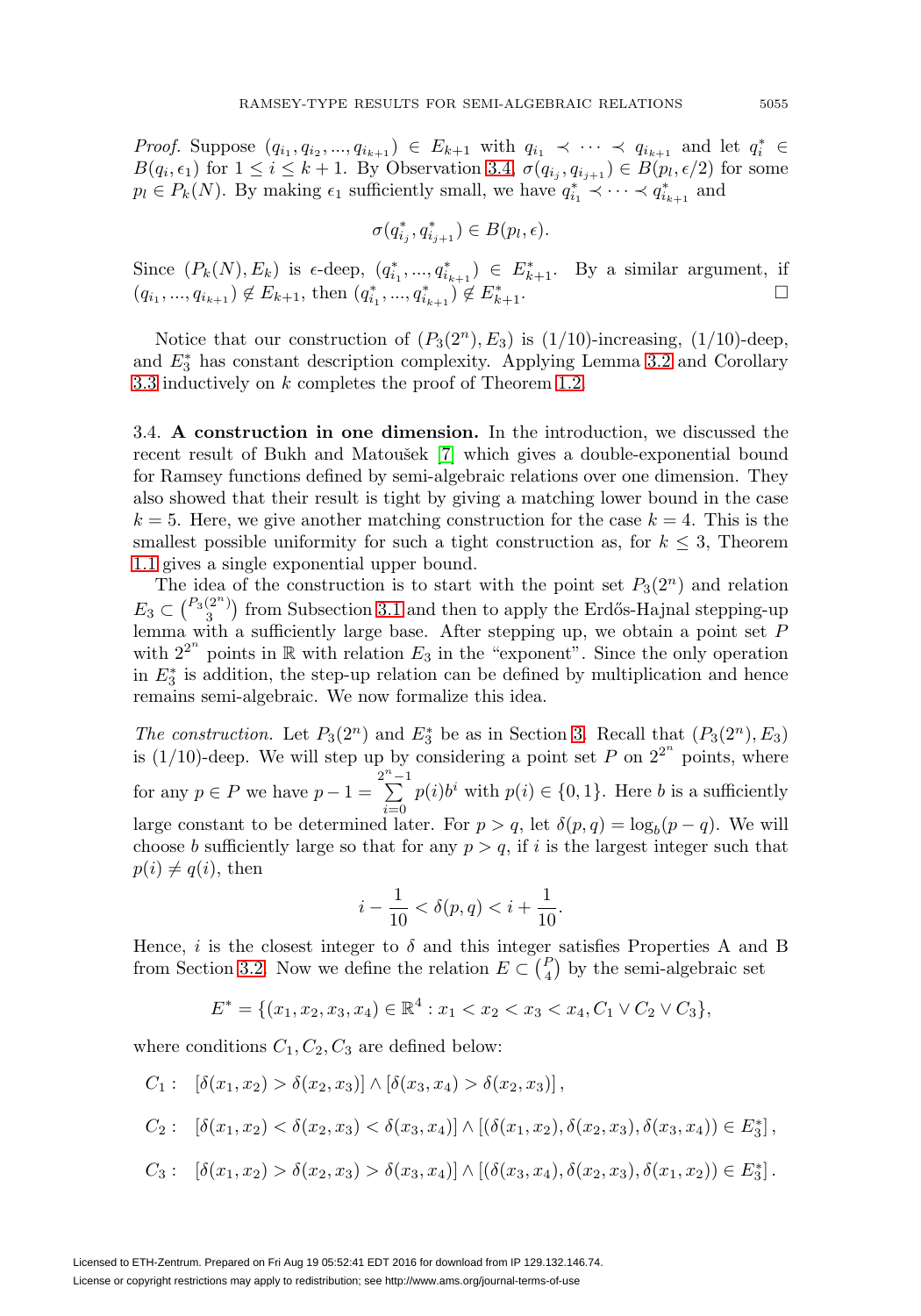Notice that these conditions can be rewritten as

$$
C_1: [x_2 - x_1 > x_3 - x_2] \wedge [x_4 - x_3 > x_3 - x_2],
$$
  
\n
$$
C_2: [x_2 - x_1 < x_3 - x_2 < x_4 - x_3] \wedge [(x_2 - x_1)(x_4 - x_3) \ge (x_3 - x_2)^2],
$$
  
\n
$$
C_3: [x_2 - x_1 > x_3 - x_2 > x_4 - x_3] \wedge [(x_2 - x_1)(x_4 - x_3) \ge (x_3 - x_2)^2].
$$

Therefore,  $E^*$  is semi-algebraic with constant description complexity. Using the fact that  $(P_3, E_3)$  is  $(1/10)$ -deep, an argument similar to the one in the previous subsection shows that  $E^*$  is the step-up relation of  $E_3^*$ . Corollary [3.3](#page-10-1) then implies that  $(P, E)$  does not contain a homogeneous subset of size  $2n + 3$ .

### 4. Applications

<span id="page-13-0"></span>Let us recall that  $OT<sub>d</sub>(n)$  is the smallest integer N such that any set of N points in general position in  $\mathbb{R}^d$  contains n members such that every  $(d+1)$ -tuple has the same orientation. The proof of Theorem [1.3](#page-3-1) giving an upper bound on  $OT<sub>d</sub>(n)$ follows quickly from Theorem [1.1.](#page-2-0)

*Proof of Theorem* [1.3](#page-3-1). Let  $P = \{p_1, p_2, ..., p_N\}$  be an ordered set of N points in  $\mathbb{R}^d$ such that P is in general position. Let  $E \subset {P \choose d+1}$  be a relation on P such that  $(p_{i_1}, ..., p_{i_{d+1}}) \in E$  if  $(p_{i_1}, ..., p_{i_{d+1}})$  has a positive orientation. Then

$$
E^* = \{ (x_1, ..., x_{d+1}) \in \mathbb{R}^{d(d+1)} : x_i \in \mathbb{R}^d, \det(M(x_1, ..., x_{d+1})) > 0 \}.
$$

Thus,  $E^*$  is a semi-algebraic set in  $\mathbb{R}^{d(d+1)}$  with description complexity at most  $t = t(d)$ . Hence, the statement follows from Theorem [1.1.](#page-2-0)

Recall that  $OSH_d(n)$  is the smallest integer N such that every set of N hyperplanes in  $\mathbb{R}^d$  in general position contains n members that are one-sided, where a set of hyperplanes  $H$  is one-sided if the vertex set of the arrangement of  $H$  lies completely on one side of the hyperplane  $x_d = 0$ . We obtain a stronger bound for Theorem [1.4](#page-3-2) by deriving a recursive formula, similar to the one in Theorem [2.2.](#page-6-0) Since each hyperplane  $h_i \in H$  is specified by the linear equation

$$
a_{i,1}x_1 + \cdots + a_{i,d}x_d = b_i,
$$

we can represent  $h_i \in H$  by the point  $p_i \in \mathbb{R}^{d+1}$  where  $p_i = (a_{i,1},...,a_{i,d},b_i)$  and define a relation  $E \subset {P \choose d}$ . However, for the sake of clarity, we will simply define  $E \subset \binom{H}{d}$ , where  $(h_{i_1},...,h_{i_d}) \in E$  if the point  $h_{i_1} \cap \cdots \cap h_{i_d}$  lies above the hyperplane  $x_d = 0$  (i.e. the dth coordinate of the intersection point is positive). Clearly, E is a semi-algebraic relation with complexity at most  $t = t(d)$ .

Since  $OSH_2(n)=(n-1)^2+1$ , Theorem [1.4](#page-3-2) follows immediately from the next theorem.

**Theorem 4.1.** For  $d \ge 3$ , let  $M = OSH_{d-1}(n-1)$ . Then  $OSH_d(n) ≤ 2^{C_2M \log M}$ . where  $C_2$  depends only on d.

*Proof.* Set  $N = 2^{C_2 M \log M}$ , where  $C_2$  is a sufficiently large constant that depends only on d. Let  $H = \{h_1, ..., h_N\}$  and  $E \subset {H \choose d}$  be as defined above, and let  $h_0$  be the hyperplane  $x_d = 0$ . We now follow the proof of Theorem [2.2](#page-6-0) to the point where we obtain the sequence  $q_1, ..., q_{M+1} \in H$  such that every  $(d-1)$ -tuple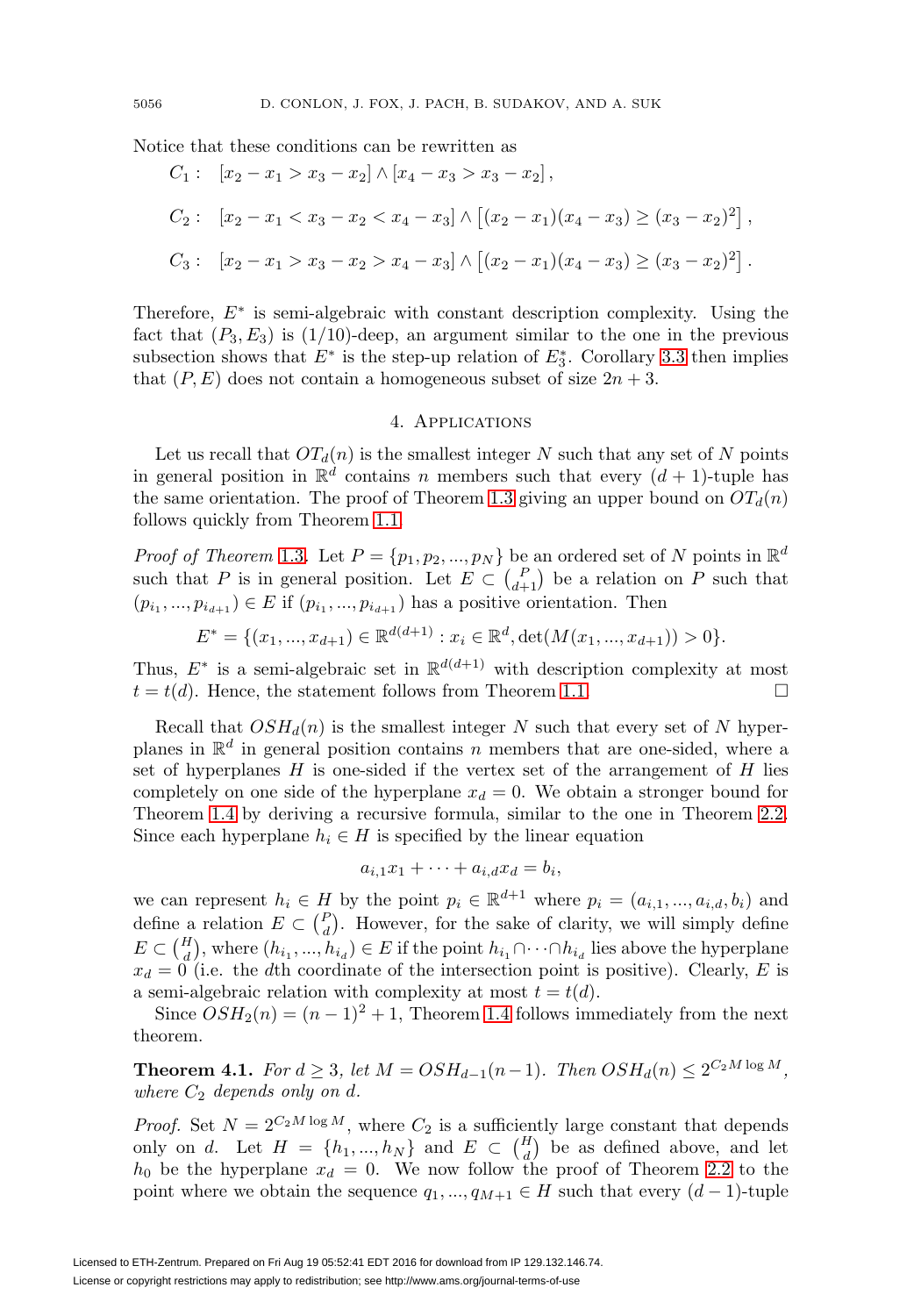$(q_{i_1}, ..., q_{i_{d-1}}) \subset \{q_1, ..., q_M\}$  has the property that either  $(q_{i_1}, ..., q_{i_{d-1}}, q_i) \in E$  for all  $i_{d-1} < j \leq M+1$  or  $(q_{i_1}, ..., q_{i_{d-1}}, q_j) \notin E$  for all  $i_{d-1} < j \leq M+1$ .

For each hyperplane  $q_i \in \{q_1, ..., q_M\}$ , let  $q_i^* = q_i \cap q_{M+1}$  and set  $F = \{q_1^*, ..., q_M^*\}$  $\subset q_{M+1}$ . Hence, F is a family of M  $(d-2)$ -dimensional hyperplanes in  $q_{M+1}$ . Since  $q_{M+1}$  is isomorphic to  $\mathbb{R}^{d-1}$  and  $M = OSH_{d-1}(n-1)$ , there exist  $n-1$  members  $F' = \{q_{i_1}^*, ..., q_{i_{n-1}}^*\} \subset F$  such that the vertex set of the arrangement of  $F'$  lies completely on one side of the  $(d-2)$ -dimensional hyperplane  $h_0 \cap q_{M+1}$  in  $q_{M+1}$ . Let  $H' \subset H$  be the hyperplanes corresponding to F' in  $\mathbb{R}^d$ . By the construction of  $H' \subset \{q_1, ..., q_M\}$ , the vertex set of the arrangement of  $H' \cup \{q_{M+1}\}$  lies on one side of the hyperplane  $h_0$ .  $\Box$ 

## 5. The off-diagonal case

<span id="page-14-0"></span>In this section we prove Theorem [1.6,](#page-4-3) giving an upper bound on  $R_3^{1,t}(s,n)$ , and Theorem [1.8.](#page-5-0) First we list several results that we will use.

<span id="page-14-1"></span>**Lemma 5.1** (Erdős-Szekeres [\[16\]](#page-21-2)). Given a sequence of  $N = (n-1)^2 + 1$  distinct real numbers  $p_1, p_2, ..., p_N$ , there exists a subsequence  $p_{i_1}, p_{i_2}, ..., p_{i_n}$  of length n such that either  $p_{i_1} < p_{i_2} < \cdots < p_{i_n}$  or  $p_{i_1} > p_{i_2} > \cdots > p_{i_n}$ .

The next lemma is a combinatorial reformulation of another classical theorem due to Erdős and Szekeres [\[16\]](#page-21-2). A transitive 2-coloring of the triples of  $[N]$  is a 2-coloring, say with colors red and blue, such that, for  $i_1 < i_2 < i_3 < i_4$ , if triples  $(i_1, i_2, i_3)$  and  $(i_2, i_3, i_4)$  are red (blue), then  $(i_1, i_2, i_4)$  and  $(i_1, i_3, i_4)$  are also red (blue).

<span id="page-14-2"></span>**Lemma 5.2** (Fox et al. [\[18\]](#page-21-19)). Let  $N_3(s,n)$  denote the minimum integer N such that, for every transitive 2-coloring on the triples of  $[N]$ , there exists a red clique of size s or a blue clique of size n. Then

$$
N_3(s,n) = \binom{s+n-4}{s-2} + 1.
$$

The following lemma is the  $k = 2$  case of Theorem [1.1,](#page-2-0) first proved by Alon, Pach, Pinchasi, Radoičić, and Sharir.

<span id="page-14-3"></span>**Lemma 5.3** (Alon et al. [\[2\]](#page-20-0)). Let P be a sequence of N points in  $\mathbb{R}^d$  and let  $E \subset {P \choose 2}$  be a semi-algebraic relation on P with description complexity at most t. Then there exists a subset  $P' \subset P$  with at least  $N^{\alpha}$  elements such that either every pair of distinct elements of  $P'$  belongs to E or no such pair belongs to E, where  $\alpha > 0$  depends only on t and d.

The following result, due to Fox, Gromov, Lafforgue, Naor, and Pach, tells us that if many triples of a point set  $P$  satisfy a semi-algebraic relation  $E$ , then there is a large complete tripartite 3-uniform hypergraph all of whose edges are in E.

<span id="page-14-4"></span>**Lemma 5.4** (Fox et al. [\[17\]](#page-21-20)). Let P be a sequence of N points in  $\mathbb{R}^d$  and let  $E \subset {P \choose 3}$  be a semi-algebraic relation on P with description complexity at most t. If  $|E|\geq \epsilon\binom{N}{3}$ , then there exist disjoint subsets  $P_1, P_2, P_3\subset P$  such that  $|P_i|\geq \epsilon^{c_3}N$ and, for all  $p_1 \in P_1$ ,  $p_2 \in P_2$ , and  $p_3 \in P_3$ ,  $(p_1, p_2, p_3) \in E$ , where  $c_3$  depends only on t and d.

The following lemma of Spencer is now an exercise in The Probabilistic Method (see [\[3\]](#page-21-21)).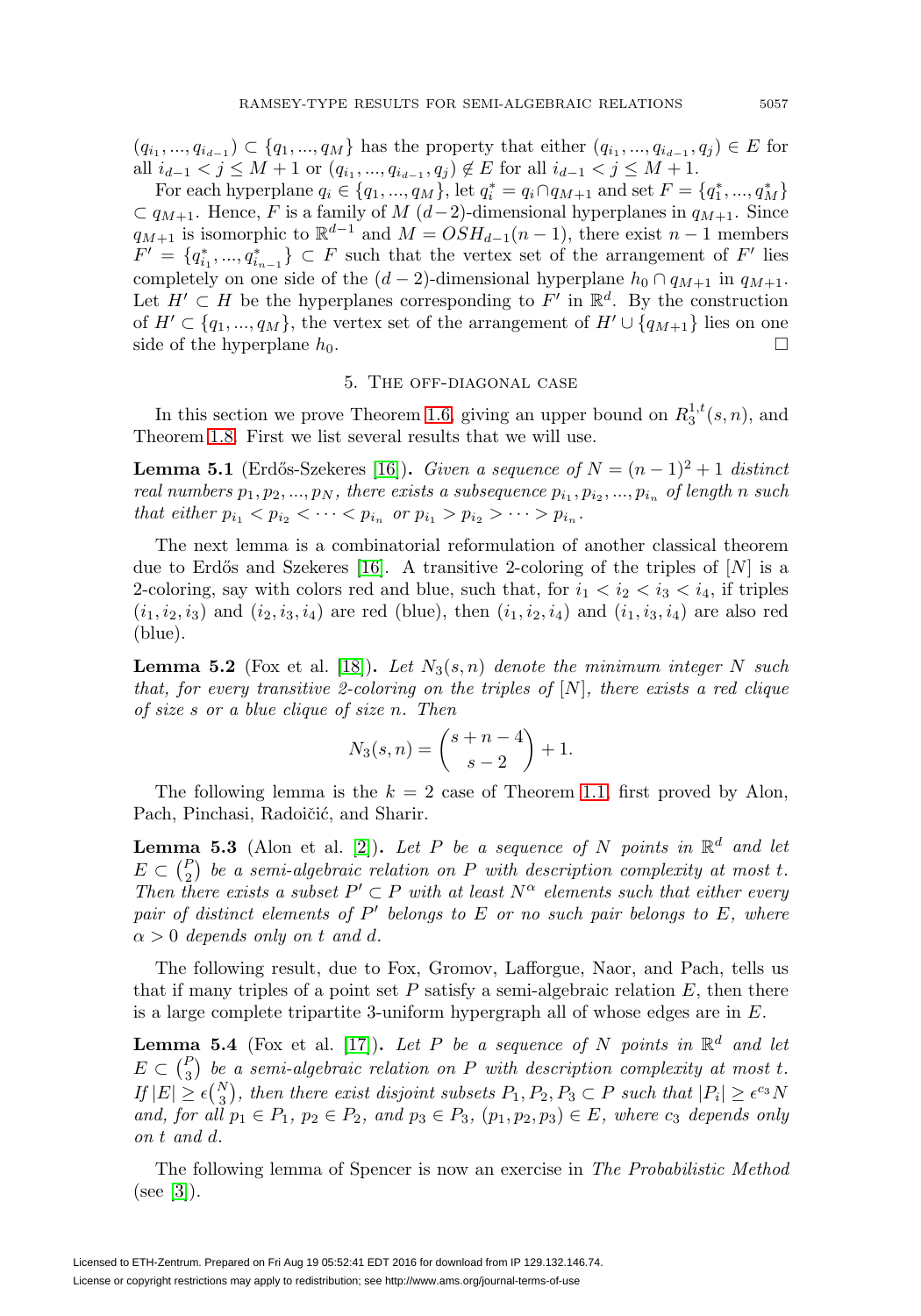<span id="page-15-0"></span>**Lemma 5.5** (Spencer [\[26\]](#page-21-22)). Let  $H = (V, E)$  be a 3-uniform hypergraph on N vertices. If  $E(H) > N/3$ , then there exists a subset  $S \subset V(H)$  such that S is an independent set and

$$
|S| \ge \frac{2N}{3} \left( \frac{N}{3|E(H)|} \right)^{1/2}.
$$

The last lemma on our list is an old theorem due to Sturm (see [\[4\]](#page-21-9)). Let  $g(x)$  be a polynomial in  $x$  with real coefficients. We say that the sequence of polynomials  $g_0(x), g_1(x), ..., g_t(x), g_{t+1}(x) = 0$  is a *Sturm sequence* for  $g(x)$  if

 $g_0(x) = g(x), g_1(x) = g'(x)$ , and  $g_i(x) = -\text{rem}(g_{i-2}, g_{i-1})$  for  $i \ge 2$ ,

where rem $(g_{i-2}, g_{i-1})$  denotes the remainder of  $g_{i-2}(x)/g_{i-1}(x)$ . Since the degrees of polynomials  $g_i$  are strictly decreasing, there is always an index t such that  $g_{t+1}(x) = 0$ , and hence  $g_{t-1}(x) = q_t(x)g_t(x)$  for some non-zero polynomial  $q_t(x)$ .

<span id="page-15-1"></span>**Lemma 5.6** (Sturm). Let  $g(x)$  be a polynomial in x with real coefficients and let  $g_0(x),...,g_t(x), g_{t+1}(x)=0$  be the Sturm sequence for  $g(x)$ . Suppose  $g(a), g(b) \neq 0$ for  $a < b$ . Then the number of distinct real roots of  $g(x)$  in the open interval  $(a, b)$ is  $\sigma(a) - \sigma(b)$ , where  $\sigma(\xi)$  denotes the number of sign changes (ignoring zeros) in the sequence  $g_0(\xi), g_1(\xi), ..., g_t(\xi)$ .

Let  $P = \{p_1, ..., p_N\}$  be an ordered set of N distinct real numbers. By Lemma Let  $F = \{p_1, ..., p_N\}$  be an ordered set of N distinct fear numbers. By Lemma<br>[5.1,](#page-14-1) one can always find a subset  $P' \subset P$  of size  $\sqrt{N}$  such that the elements of P are either increasing or decreasing. If necessary, by a change of variables we can assume that the elements of  $P'$  are increasing. Since this is a negligible loss, we will now only consider increasing point sets.

Let  $P = \{p_1, ..., p_N\}$  be an increasing sequence of N distinct real numbers and let  $E \subset {P \choose 3}$  be a semi-algebraic relation on P such that

$$
E^* = \{ (x_1, x_2, x_3) \in \mathbb{R}^3 : x_1 < x_2 < x_3, \Phi(f_1(x_1, x_2, x_3), \dots, f_t(x_1, x_2, x_3)) = 1 \},
$$

where the  $f_i$  are polynomials of degree at most t and  $\Phi$  is a Boolean function.

The domain of P is the open interval  $(p_1, p_N)$ . For each pair  $p_i, p_j \in P$  with  $i < j$ , we write  $\mathcal{P}(p_i, p_j)$  for the set of non-zero univariate polynomials

$$
f_l(x_1, p_i, p_j), f_l(p_i, x_2, p_j), f_l(p_i, p_j, x_3),
$$

for  $1 \leq l \leq t$ . We say that  $(P, E)$  has at most r roots within its domain if, for any pair  $p_i, p_j \in P$ , the univariate polynomials in  $\mathcal{P}(p_i, p_j)$  have at most r distinct real roots in total inside the interval  $(p_1, p_N)$ . Note that  $|\mathcal{P}(p_i, p_j)| \leq 3t$  and  $r \leq 3t^2$ . We say that  $(P, E)$  is  $K_s^{(3)}$ -free if every collection of s points in P contains a triple not in E. Theorem [1.6](#page-4-3) follows immediately from the observation above and the following theorem.

**Theorem 5.7.** Let  $P = \{p_1, ..., p_N\}$  be an increasing sequence of N distinct points in  $\mathbb R$  and let  $E \subset {P \choose 3}$  be a semi-algebraic relation on P such that E has complexity at most t and  $(P, E)$  has at most r roots within its domain. If  $(P, E)$  is  $K_s^{(3)}$ -free, then there exists a subfamily  $P' \subset P$  such that  $\binom{P'}{3} \cap E = \emptyset$  and

$$
|P'| \ge e^{\alpha^{\epsilon(r+s)}(\log N)^{\epsilon}},
$$

where  $0 < \epsilon, \alpha < 1$  depend only on t.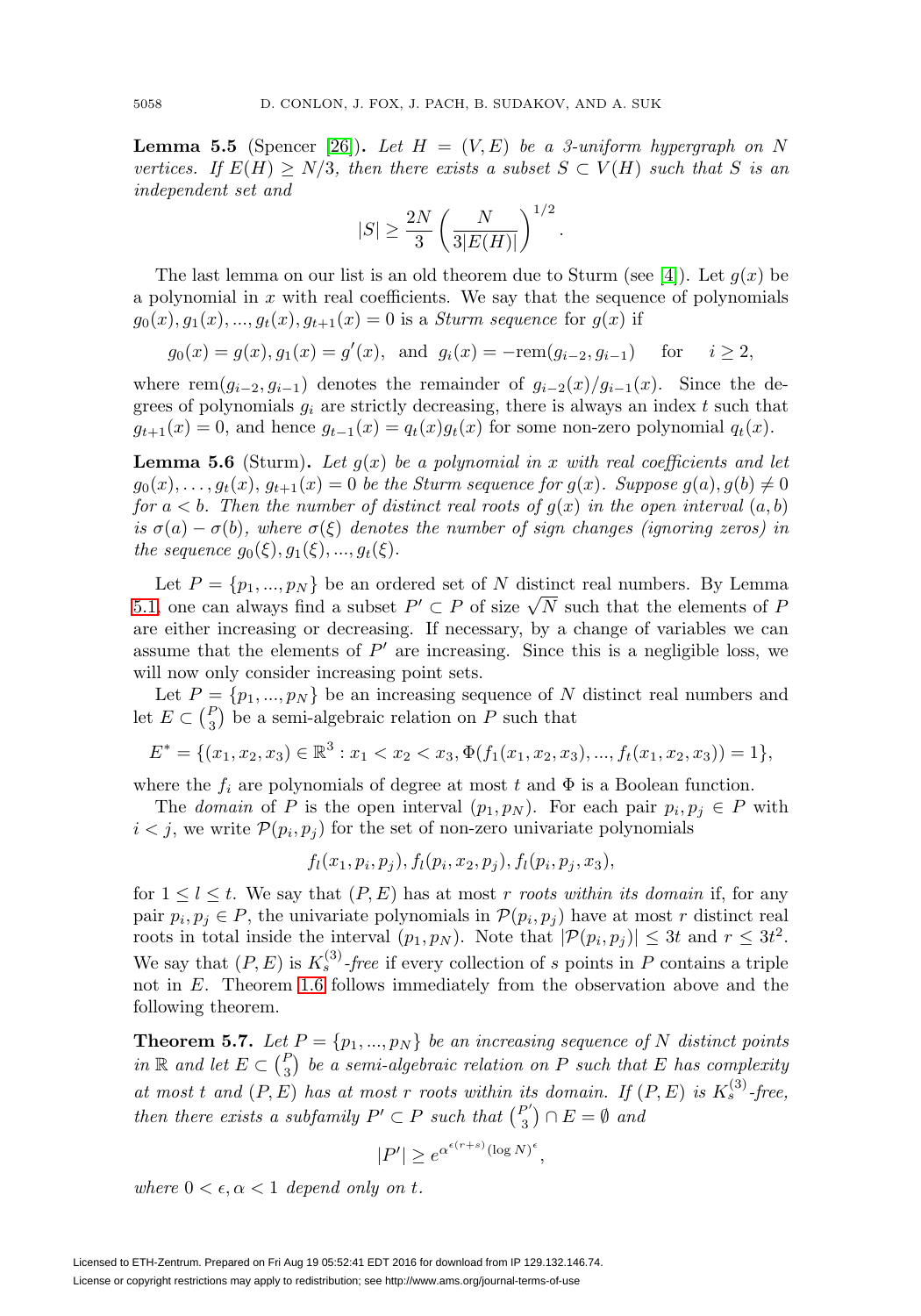*Proof.* The proof is by induction on N, r, and s. The base cases are  $s = 3$ ,  $r = 0$ , or  $N \leq (6t^2)^{2/\alpha}$ . When  $N \leq (6t^2)^{2/\alpha}$ , the statement holds trivially for sufficiently small  $\epsilon$ . If  $s = 3$ , then again the statement follows immediately by taking  $P' = P$ . For  $r = 0$ , notice that E and  $\overline{E} = {P \choose 3} \setminus E$  are both transitive. Indeed, let  $p_{i_1}, p_{i_2}, p_{i_3}, p_{i_4} \in P$  be such that  $p_{i_1} < \cdots < p_{i_4}$  and  $(p_{i_1}, p_{i_2}, p_{i_3}), (p_{i_2}, p_{i_3}, p_{i_4}) \in E$ . Since the sign pattern of each univariate polynomial in  $\mathcal{P}(p_{i_1}, p_{i_2})\cup \mathcal{P}(p_{i_3}, p_{i_4})$  does not change inside the interval  $(p_1, p_N)$ , this implies that  $(p_{i_1}, p_{i_2}, p_{i_4}), (p_{i_1}, p_{i_3}, p_{i_4}) \in$ E. Likewise, if  $(p_{i_1}, p_{i_2}, p_{i_3}), (p_{i_2}, p_{i_3}, p_{i_4}) \notin E$ , then we must have  $(p_{i_1}, p_{i_2}, p_{i_4}),$  $(p_{i_1}, p_{i_3}, p_{i_4}) \notin E$ . Since  $(P, E)$  is  $K_s^{(3)}$ -free, by Lemma [5.2,](#page-14-2) there exists a subset  $P_0 \subset P$  such that  $|P_0| \ge \Omega(N^{1/(s-2)})$  and  $\binom{P_0}{3} \cap E = \emptyset$ .

Now assume that the statement holds if  $r' \leq r, s' \leq s, N' \leq N$  and not all three inequalities are equalities. Let  $f_1, ..., f_t \in \mathbb{R}[x_1, x_2, x_3]$  be polynomials of degree at most  $t$  such that

$$
E^* = \{ (x_1, x_2, x_3) \in \mathbb{R}^3 : x_1 < x_2 < x_3, \Phi(f_1(x_1, x_2, x_3), \dots, f_t(x_1, x_2, x_3)) = 1 \}.
$$

By applying Lemma [5.3](#page-14-3) twice, first fixing point  $p_1$  and then fixing point  $p_N$ , there exists a subset  $P_1 \subset P$  of size  $N^{\alpha_1}$ , where  $\alpha_1 > 0$  depends only on t, such that, for  $j_1 < j_2$ ,

$$
(p_1, p_{j_1}, p_{j_2}) \in E
$$
 for all  $p_{j_1}, p_{j_2} \in P_1 \setminus \{p_1\}$  or  
\n $(p_1, p_{j_1}, p_{j_2}) \notin E$  for all  $p_{j_1}, p_{j_2} \in P_1 \setminus \{p_1\}$ ,

and

$$
(p_{j_1}, p_{j_2}, p_N) \in E \text{ for all } p_{j_1}, p_{j_2} \in P_1 \setminus \{p_N\} \text{ or}
$$

$$
(p_{j_1}, p_{j_2}, p_N) \notin E \text{ for all } p_{j_1}, p_{j_2} \in P_1 \setminus \{p_N\}.
$$

We call an ordered triple  $(p_i, p_j, p_m)$  bad if there exists a polynomial  $f \in \mathcal{P}(p_i, p_j)$ such that f has a root at  $p_m$  or if there exists a polynomial  $f \in \mathcal{P}(p_j, p_m)$  such that f has a root at  $p_i$ . Since  $\mathcal{P}(p_i, p_j) \cup \mathcal{P}(p_j, p_m)$  gives rise to at most  $6t^2$  distinct roots,  $P_1$  has at most  $3t^2|P_1|^2$  bad triples. By Lemma [5.5,](#page-15-0) there exists a subset  $P_2 \subset P_1$  such that  $|P_2| \ge N^{\alpha_2}$ , where  $\alpha_2 > 0$  depends only on t, and  $P_2$  has no bad triple.

Let  $P_2 = \{q_1, ..., q_{N^{\alpha_2}}\}$  with  $q_1 < \cdots < q_{N^{\alpha_2}}$ . We now partition  $P_2 = Q_1 \cup \cdots \cup$ Let  $F_2 = \{q_1, ..., q_{N^{\alpha_2}}\}$  with  $q_1 < \cdots$ <br> $Q_M$  into  $M = \sqrt{N^{\alpha_2}}$  parts, such that

$$
Q_i = \left\{ q_j : (i-1)\sqrt{N^{\alpha_2}} + 1 \le j \le i\sqrt{N^{\alpha_2}} \right\}
$$

.

Let  $I_i$  be the domain of  $Q_i$ . We define the relation  $E_i \subset \binom{Q_i}{2}$  on  $Q_i$ , where  $(q_{j_1}, q_{j_2}) \in E_i$  if the non-zero univariate polynomials in  $\mathcal{P}(q_{j_1}, q_{j_2})$  have (in total) strictly less than r roots inside the open interval  $I_i$ .

For  $l \in \{1, ..., t\}$ , the Euclidean Algorithm implies that the univariate polynomial  $f_l(x_1, x_2, x_3)$  in  $x_1$  has a Sturm sequence of length at most t. The same is true for the univariate polynomials  $f_l(x_1, x_2, x_3)$  in  $x_2$  and  $x_3$ . Since there are no bad triples in  $P_2$ , we can apply Sturm's Lemma [5.6,](#page-15-1) which tells us that  $E_i$  depends only on the polynomials  $f_1, ..., f_t$ , their Sturm sequences, the endpoints of  $I_i$ , and  $r \leq 3t^2$ . Hence,  $E_i$  is semi-algebraic with complexity at most  $t' = t'(t)$ . By Lemma [5.3,](#page-14-3) there exists  $S_i \subset Q_i$  such that  $|S_i| \geq N^{\alpha}$ , where  $\alpha > 0$  depends only on t, and either

$$
\binom{S_i}{2} \subset E_i \quad \text{or} \quad \binom{S_i}{2} \cap E_i = \emptyset.
$$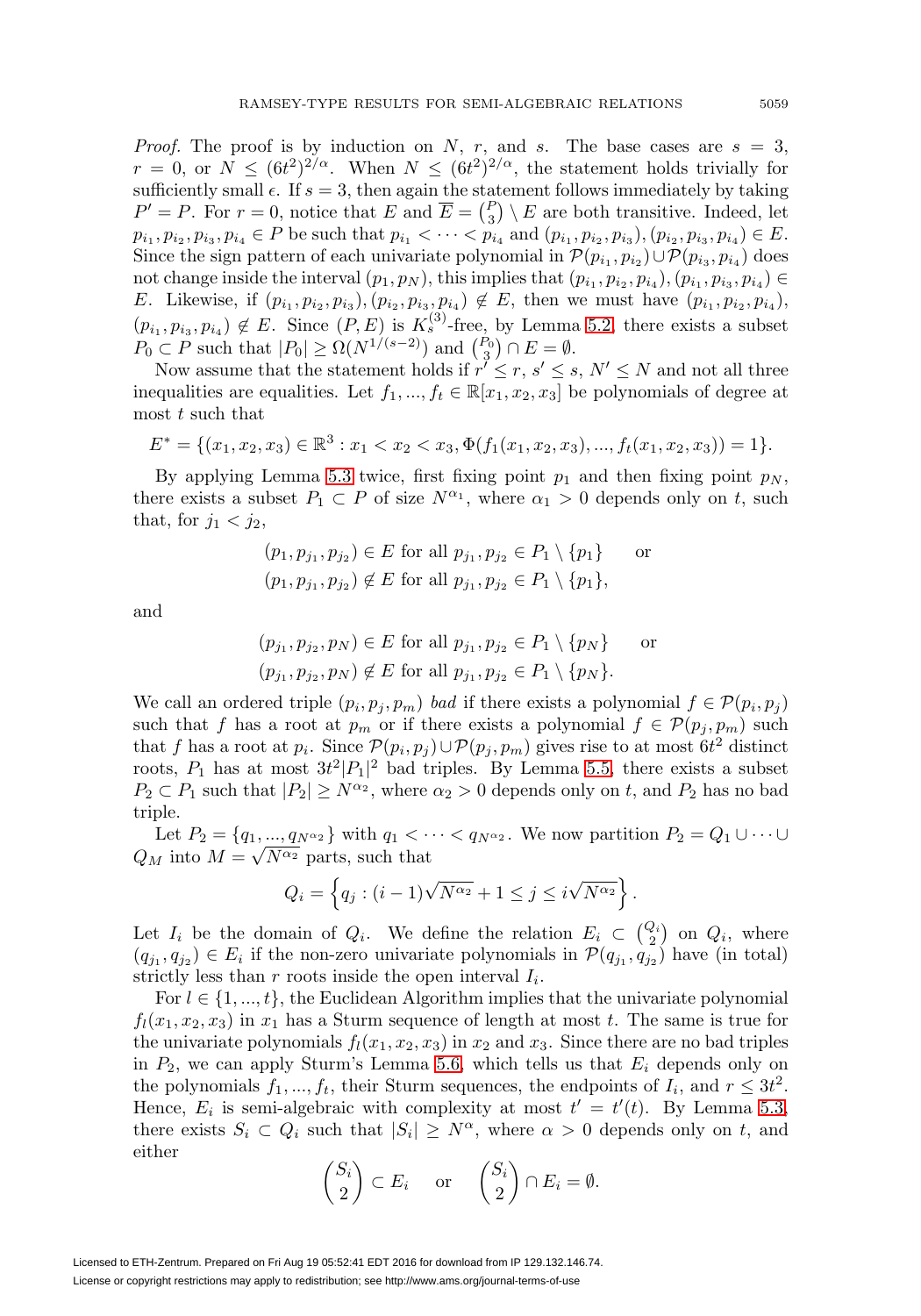We may assume that  $\alpha < \alpha_2/24$ . If  $\binom{S_i}{2} \subset E_i$  for some *i*, then  $(S_i, E)$  has at most  $r - 1$  roots within its domain. By the induction hypothesis, there exists a subset  $P_3 \subset S_i$  such that  $\binom{P_3}{3} \cap E = \emptyset$  and

$$
|P_3| \ge e^{\alpha^{\epsilon(r-1+s)}(\log N^{\alpha})^{\epsilon}} = e^{\alpha^{\epsilon(r+s)}(\log N)^{\epsilon}},
$$

and we are done. Therefore, we can assume that  $\binom{S_i}{2} \cap E_i = \emptyset$  for all *i*. Hence, for any  $q_{j_1}, q_{j_2} \in S_i$  with  $j_1 < j_2$ , all r roots (within the interval  $(p_1, p_N)$ ) of the univariate polynomials in  $\mathcal{P}(q_{j_1}, q_{j_2})$  lie inside  $I_i$ . Now we make the following observation.

**Observation 5.8.** For any two parts  $S_{i_1}$  and  $S_{i_2}$ , where  $i_1 < i_2$ , either  $(q_{j_1}, q_{j_2}, q_{j_3})$  $\in E$  for all  $q_{j_1}, q_{j_2} \in S_{i_1}$  and  $q_{j_3} \in S_{i_2}$  or  $(q_{j_1}, q_{j_2}, q_{j_3}) \notin E$  for all  $q_{j_1}, q_{j_2} \in S_{i_1}$  and  $q_{j_3} \in S_{i_2}$ . Likewise, either  $(q_{j_1}, q_{j_2}, q_{j_3}) \in E$  for all  $q_{j_1} \in S_{i_1}$  and  $q_{j_2}, q_{j_3} \in S_{i_2}$  or  $(q_{j_1}, q_{j_2}, q_{j_3}) \notin E$  for all  $q_{j_1} \in S_{i_1}$  and  $q_{j_2}, q_{j_3} \in S_{i_2}$ .

*Proof.* We first prove the first part of the statement. Since all r roots of the nonzero univariate polynomials in  $\mathcal{P}(q_{j_1}, q_{j_2})$  lie inside the interval  $I_{i_1}$  and  $q_{j_3}, p_N$  lie to the right of  $I_{i_1}$ , we have that  $f_l(q_{j_1}, q_{j_2}, q_{j_3})$  and  $f_l(q_{j_1}, q_{j_2}, p_N)$  have the same sign for all  $1 \leq l \leq t$ . Therefore

$$
(q_{j_1}, q_{j_2}, q_{j_3}) \in E \Leftrightarrow (q_{j_1}, q_{j_2}, p_N) \in E.
$$

Since our sets are subsets of  $P_1$ , we have either  $(q_{j_1}, q_{j_2}, q_{j_3}) \in E$  for all  $q_{j_1}, q_{j_2} \in S_{i_1}$ and  $q_{j_3} \in S_{i_2}$  or  $(q_{j_1}, q_{j_2}, q_{j_3}) \notin E$  for all  $q_{j_1}, q_{j_2} \in S_{i_1}$  and  $q_{j_3} \in S_{i_2}$ . The second part of the statement follows by the same argument.  $\Box$ 

If there exist two parts  $S_{i_1}, S_{i_2}$  with  $i_1 < i_2$  such that  $(q_{j_1}, q_{j_2}, q_{j_3}) \in E$  for all  $q_{j_1}, q_{j_2} \in S_{i_1}$  and  $q_{j_3} \in S_{i_2}$ , then  $(S_{i_1}, E)$  is  $K_{s-1}^{(3)}$ -free. By the induction hypothesis, there exists a subset  $P_4 \subset S_{i_1}$  such that  $\binom{P_4}{3} \cap E = \emptyset$  and

$$
|P_4| \ge e^{\alpha^{\epsilon(r+s-1)}(\log N^{\alpha})^{\epsilon}} = e^{\alpha^{\epsilon(r+s)}(\log N)^{\epsilon}}.
$$

The same is true if  $(q_{j_1}, q_{j_2}, q_{j_3}) \in E$  for all  $q_{j_1} \in S_{i_1}$  and  $q_{j_2}, q_{j_3} \in S_{i_2}$ . Therefore, we can assume that for  $i_1 < i_2$  and  $j_1 < j_2 < j_3$ ,

<span id="page-17-0"></span>(6) 
$$
(q_{j_1}, q_{j_2}, q_{j_3}) \notin E \text{ for all } q_{j_1}, q_{j_2} \in S_{i_1}, q_{j_3} \in S_{i_2}
$$
  
and for all  $q_{j_1} \in S_{i_1}, q_{j_2}, q_{j_3} \in S_{i_2}$ .

Set  $S = S_1 \cup \cdots \cup S_M$  and recall that  $M = \sqrt{N^{\alpha_2}}$  and  $|S_i| = N^{\alpha}$ . For  $i_1 < i_2$ , let  $q_{j_1} \in S_{i_1}$  and  $q_{j_2} \in S_{i_2}$ . Then we say that the unordered triple  $(q_{j_1}, q_{j_2}, S_i)$  is homogeneous if

- (1) for  $i>i_2, (q_{j_1}, q_{j_2}, q_i) \in E$  for all  $q_i \in S_i$  or  $(q_{j_1}, q_{j_2}, q_i) \notin E$  for all  $q_i \in S_i$ , or
- (2) for  $i_1 < i < i_2, (q_{j_1}, q_i, q_{j_2}) \in E$  for all  $q_i \in S_i$  or  $(q_{j_1}, q_i, q_{j_2}) \notin E$  for all  $q_i \in S_i$ , or
- (3) for  $i < i_1 < i_2, (q_i, q_{i_1}, q_{i_2}) \in E$  for all  $q_i \in S_i$  or  $(q_i, q_{i_1}, q_{i_2}) \notin E$  for all  $q_i \in S_i$ .

Since  $q_{j_1}, q_{j_2}$  give rise to at most 3t polynomials of degree at most t, there are at most  $3t^2$  sets  $S_i$  such that  $(q_{j_1}, q_{j_2}, S_i)$  is not homogeneous. Indeed, the domain of every such  $S_i$  must contain a root of one of these polynomials, and the total number of roots is at most  $3t^2$ .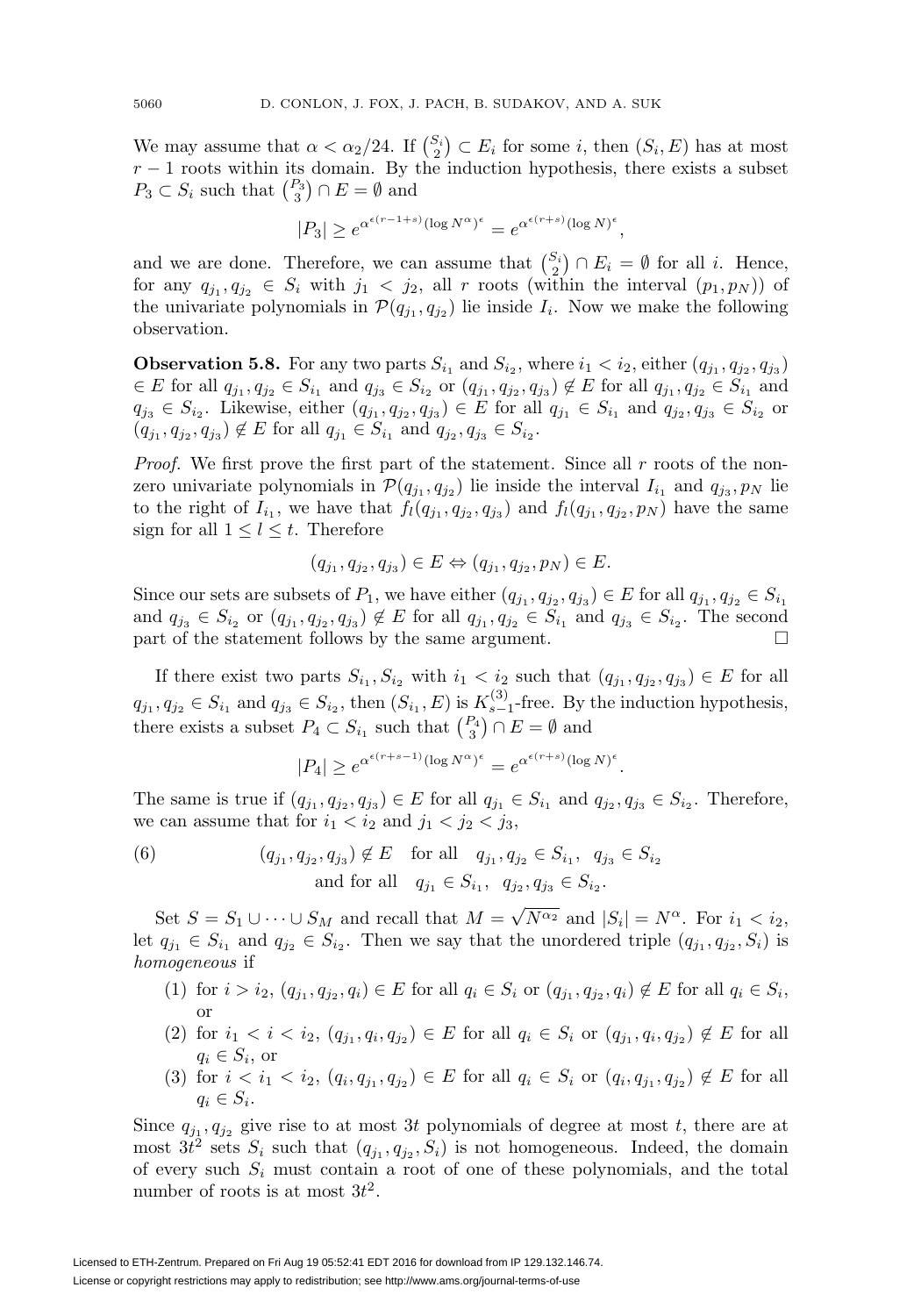We pick b distinct members of the collection  $\{S_1, ..., S_M\}$  uniformly at random. Let X denote the number of non-homogeneous triples  $(q_{j_1}, q_{j_2}, S_i)$ , where  $S_i$  is a set from our randomly chosen collection and  $q_{j_1}$  and  $q_{j_2}$  also lie in distinct sets from this collection. Since  $|S_i| = N^{\alpha}$ , then

$$
\mathbb{E}[X] \le \binom{M}{2} \left(N^{\alpha}\right)^2 3t^2 \left(\frac{b}{M}\right)^3 \le \frac{2t^2 b^3 N^{2\alpha}}{M}.
$$

By setting  $b = M^{1/9}$  and since  $\alpha < \alpha_2/24$ , we have

$$
\mathbb{E}[X] \le \frac{2t^2}{M^{1/2}} = \frac{2t^2}{N^{\alpha_2/4}} \le \frac{2t^2}{N^{6\alpha}}.
$$

Since  $N > (6t^2)^{2/\alpha}$ , we have  $\mathbb{E}[X] < 1$ . Hence, there exists a subset  $T \subset S$  such that  $T = T_1 \cup \cdots \cup T_b$  where  $b = N^{\alpha_2/18}$ ,  $|T_i| = N^{\alpha}$ , and, for any  $q_{j_1}, q_{j_2}$  from distinct subsets,  $(q_{j_1}, q_{j_2}, T_i)$  is homogeneous. Therefore, we obtain the following.

**Observation 5.9.** For parts  $T_{i_1}, T_{i_2}, T_{i_3}$ , where  $i_1 < i_2 < i_3$ , either  $(q_{j_1}, q_{j_2}, q_{j_3}) \in$ E for all  $q_{j_1} \in T_{i_1}, q_{j_2} \in T_{i_2}, q_{j_3} \in T_{i_3}$  or  $(q_{j_1}, q_{j_2}, q_{j_3}) \notin E$  for all  $q_{j_1} \in T_{i_1}, q_{j_2} \in$  $T_{i_2}, q_{j_3} \in T_{i_3}.$ 

*Proof.* Let  $q_{j_1} \in T_{i_1}, q_{j_2} \in T_{i_2}$ , and  $q_{j_3} \in T_{i_3}$  be such that  $(q_{j_1}, q_{j_2}, q_{j_3}) \in E$ . It suffices to show that for  $a_1 \in T_{i_1}, a_2 \in T_{i_2}$ , and  $a_3 \in T_{i_3}$  we have  $(a_1, a_2, a_3) \in E$ . Since  $(q_{j_1}, q_{j_2}, T_{i_3})$  is homogeneous, we have  $(q_{j_1}, q_{j_2}, a_3) \in E$ . Likewise, since  $(q_{j_1}, T_{i_2}, a_3)$  is homogeneous, we have  $(q_{j_1}, a_2, a_3) \in E$ . Finally, since  $(T_{i_1}, a_2, a_3)$ is homogeneous, we have  $(a_1, a_2, a_3) \in E$ . If  $(q_{j_1}, q_{j_2}, q_{j_3}) \notin E$ , then by the same argument we have  $(a_1, a_2, a_3) \notin E$ .

Let  $T'$  be a point set formed by selecting one point from each  $T_i$ . Then, by applying the induction hypothesis on  $(T', E)$  we can find a set of indices J such that  $|J| \geq e^{\alpha^{\epsilon(r+s)}(\log N^{\alpha_2/18})^{\epsilon}}$  and for every  $j_1 < j_2 < j_3$  in J all triples with one vertex in each  $T_{j_i}$  do not satisfy E. Applying the induction hypothesis again to every  $(T_j, E), j \in J$ , we obtain a collection of subsets  $U_j \subset T_j, |U_j| \geq e^{\alpha^{\epsilon(r+s)}(\log N^{\alpha})^{\epsilon}}$ such that  $\binom{U_j}{3} \cap E = \emptyset$ . Let  $P' = \bigcup_{j \in J} U_j$ . Then, by [\(6\)](#page-17-0), this subset satisfies  $\binom{P'}{3} \cap E = \emptyset$ . Moreover,

$$
|P'| \geq e^{\alpha^{\epsilon(r+s)}(\log N^{\alpha_2/18})^{\epsilon}} e^{\alpha^{\epsilon(r+s)}(\log N^{\alpha})^{\epsilon}}
$$
  

$$
\geq e^{\alpha^{\epsilon(r+s)}(\log N^{\alpha})^{\epsilon}} e^{\alpha^{\epsilon(r+s)}(\log N^{\alpha})^{\epsilon}}
$$
  

$$
\geq e^{\alpha^{\epsilon(r+s)}(\log N)^{\epsilon}},
$$

for sufficiently small  $\epsilon = \epsilon(t)$  such that  $2\alpha^{\epsilon} \geq 1$ .

*Proof of Theorem* [1.8](#page-5-0). The proof is by induction on N. The base case  $N \leq 2^{6c_3}$  is trivial for sufficiently small  $c = c(d, t)$ , where  $c_3$  is the constant from Lemma [5.4.](#page-14-4) Furthermore, c will be sufficiently small so that for all  $N > 2^{6c_3}$ ,

<span id="page-18-0"></span>(7) 
$$
(\log N - 3c_3 \log^c N)^c \ge \log^c N - 1.
$$

 $\Box$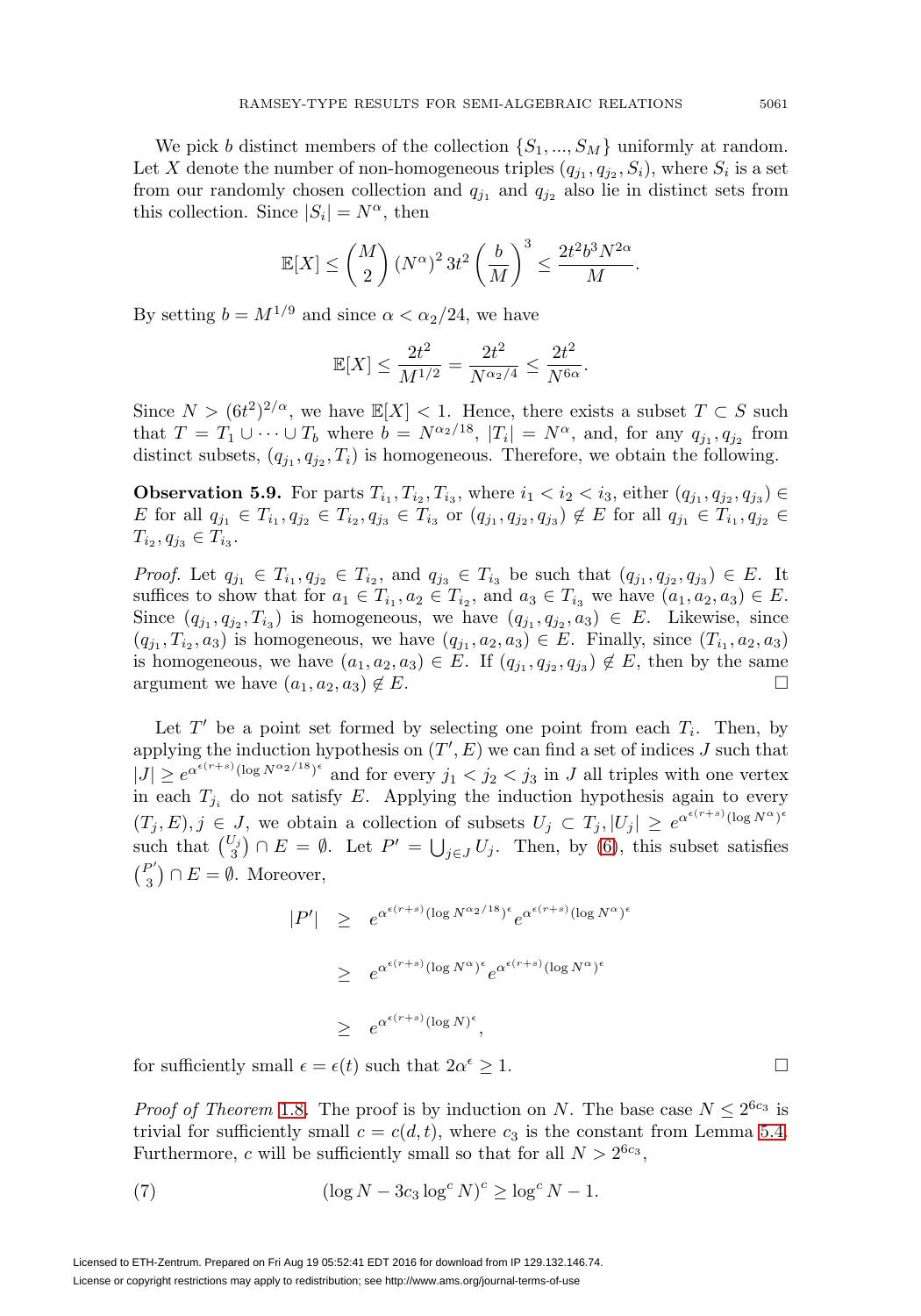Set  $\alpha = 2^{-3 \log^c N}$ . Now assume that the statement holds for all  $N' < N$ , where  $N > 2^{6c_3}$ . The proof falls into two cases.

Case 1. Suppose  $|E| \le \alpha {N \choose 3}$ . Then, by Lemma [5.5,](#page-15-0) there exists  $P' \subset P$  such that  $P' \cap E = \emptyset$  and

$$
|P'| \ge \frac{2}{3} N \left(\frac{N}{3 \alpha \binom{N}{3}}\right)^{1/2} \ge \frac{2 \sqrt{2}}{3} 2^{(3/2) \log^c N} \ge 2^{\log^c N},
$$

so we are done.

Case 2. Suppose  $|E| > \alpha {N \choose 3}$ . By Lemma [5.4,](#page-14-4) there exist disjoint subsets  $P_1, P_2, P_3$  $\subset P$  such that  $|P_i| \ge \alpha^{c_3} N$  and, for every  $p_1 \in P_1$ ,  $p_2 \in P_2$ , and  $p_3 \in P_3$ , we have  $(p_1, p_2, p_3) \in E$ . Since  $(P, E)$  is  $K_4^{(3)} \setminus e$ -free, we have  $(p_1, p_2, p_3) \notin E$  for every  $p_1, p_2 \in P_1$  and  $p_3 \in P_2$  and, likewise, for every  $p_1 \in P_1$  and  $p_2, p_3 \in P_2$ . By applying the induction hypothesis on  $(P_1, E)$  and  $(P_2, E)$ , there exists  $P' \subset P_1 \cup P_2$ such that  $P' \cap E = \emptyset$  and

$$
|P'| \ge 2 \cdot \left( 2^{\log^c(\alpha^{c_3}N)} \right) = 2^{1 + (\log N - 3c_3 \log^c N)^c}.
$$

By [\(7\)](#page-18-0), we have  $|P'| \ge 2^{\log^c N}$ .

## 6. Concluding remarks

1. We showed that for every integer  $k \geq 2$  there exist  $d = d(k)$  and  $t = t(k)$ such that  $R_k^{d,t}(n) \geq \text{twr}_{k-1}(c_2n)$ , where  $c_2$  depends on k. Our construction gives dimension  $d = 2^{k-3}$ . Instead of starting from the construction in Subsection [3.1,](#page-8-1) we could start from the construction in Subsection [3.4](#page-12-0) to get dimension  $d = 2^{k-4}$ for  $k \geq 4$ . It would be interesting to see if one could give constructions for all  $k \geq 5$ in, say, two dimensions. The results of Bukh and Matou $\check{\epsilon}$  [\[7\]](#page-21-16) suggest that it may be difficult to do this in one dimension.

2. It would be very interesting if one could improve the bounds in the off-diagonal case. The crucial case is when  $k = 3$  and we conjecture that  $R_3^{d,t}(s,n) = O(n^c)$ , where c depends only on  $d, t$  and s. Notice that this would give another proof that  $ES(n)$  is at most exponential in a power of n. Indeed, by the argument discussed in the introduction, there exists a t such that  $ES(n) \leq R_4^{2,t}(5,n)$ . A careful analysis of the proof of Theorem [2.2](#page-6-0) gives  $R_k^{d,t}(s,n) \leq 2^{C_1 M \log M}$ , where  $M = R_{k-1}^{d,t}(s-1,n-1)$ and  $C_1 = C_1(d, k, t)$ . Therefore,  $R_3^{d,t}(4, n) = O(n^c)$  implies that

$$
ES(n) \le R_4^{2,t}(5,n) \le 2^{C_2 n^c \log n},
$$

where  $C_2 = C_2(t)$ .

3. A lower bound for the off-diagonal case may also be achieved by using the semi-algebraic version of the stepping-up lemma. In particular, we may show that for every integer  $k \geq 3$  there exist  $d = d(k), t = t(k)$ , and  $s = s(k)$  such that  $R_k^{d,t}(s,n) \geq \text{twr}_{k-2}(c'n),$  where c' depends only on k. The original stepping-up lemma gives  $s(k) \leq 2^{k-1} - k + 3$ , and a recent variant [\[10\]](#page-21-7) gives the linear bound  $s(k) \leq \lceil \frac{5}{2}k \rceil - 3$  for  $k \geq 4$ . However, we conjecture that the result should already be true with  $s = k + 1$ .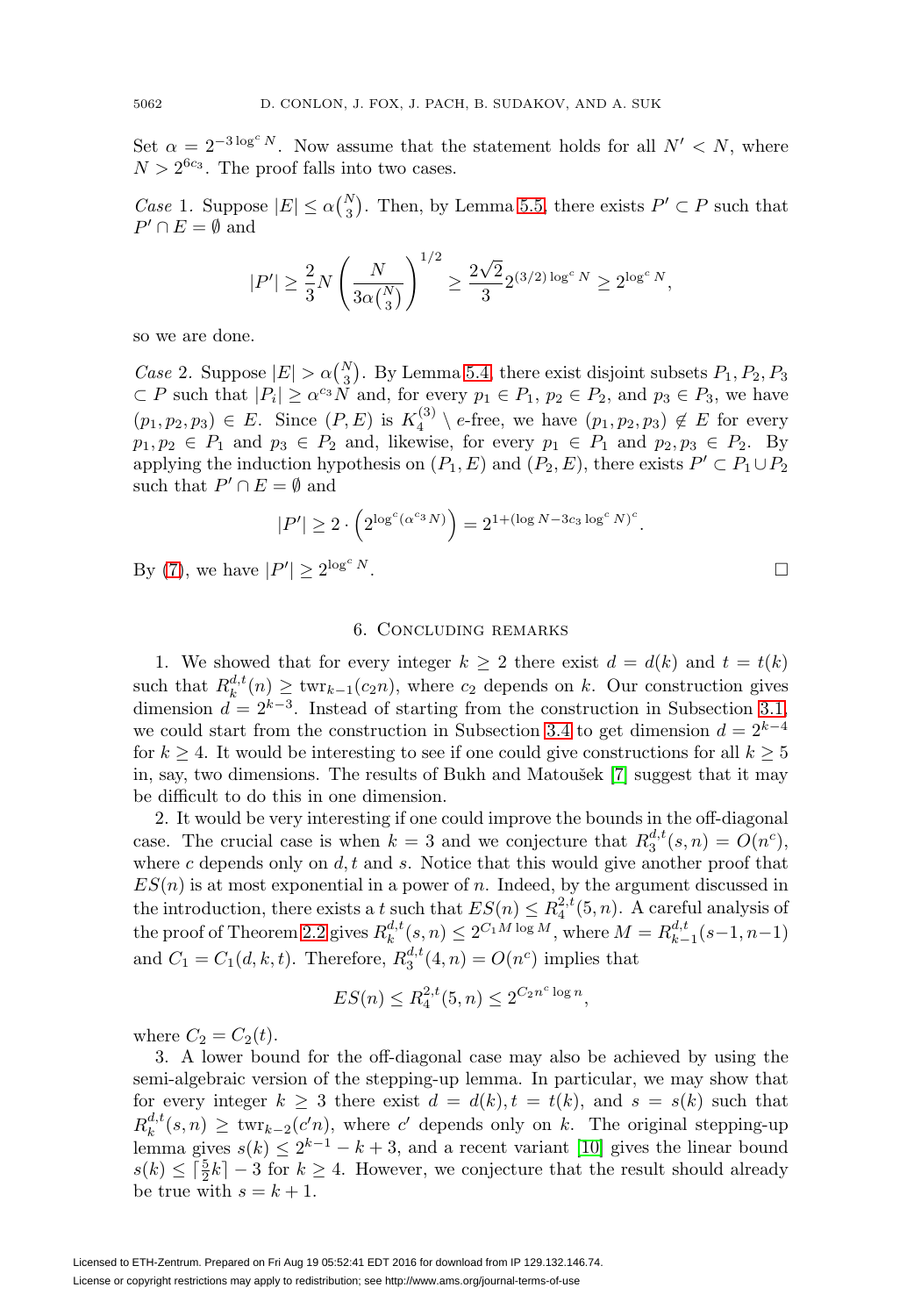4. Let us remark that our results and their proofs generalize to multiple relations (colors). More precisely, let  $R_{k,q}^{d,t}(n)$  be the least integer N such that any set of N points in  $\mathbb{R}^d$  with semi-algebraic relations  $E_1, ..., E_q \subset {P \choose k}$ , where each  $E_i$  has complexity at most t, contains n members such that every k-tuple belongs to  $E_i$ for some fixed i or no such k-tuple belongs to  $E_i$  for all i. Then

$$
R_{k,q}^{d,t}(n) \le \text{twr}_{k-1}(n^c),
$$

where  $c = c(d, k, t, q)$ . In particular, for  $q \ge 3$ , corresponding to  $q+1 \ge 4$  colors, this is a much smaller bound than in the general case, as  $R_k(n, n, n, n) = \text{twr}_k(\Theta(n)),$ where  $R_k(n, n, n, n)$  is the 4-color Ramsey number.

5. One can also prove the following strengthening of Theorem [1.2](#page-3-0) for four or more colors. For any  $k \ge 2$  and  $\alpha > 0$ , there exist  $d = d(k, \alpha)$ ,  $t = t(k, \alpha)$ , and  $c' = c'(k, \alpha)$  such that, for  $q \geq 3$ ,  $R_{k,q}^{d,t}(n) \geq \text{twr}_{k-1}(c'n^{\alpha})$ . The key extra tool is a variant of the stepping-up lemma (see [\[20\]](#page-21-8)) which allows one to step up from  $k = 2$ to  $k = 3$  at the cost of doubling the number of colors. For our base case, we need to know that for any  $\alpha > 0$  there exist d and t such that, for n sufficiently large,  $R_2^{d,t}(n) \geq n^{\alpha}$ . This follows from the famous construction of Frankl and Wilson [\[19\]](#page-21-23). Let p be a prime and let  $r = p^2 - 1$ . The vertices of our graph G are all subsets of size r from  $\{1,\ldots,m\}$ , and two vertices are adjacent if the corresponding sets have intersection of size congruent to  $-1 \pmod{p}$ . Let  $n = \binom{m}{p-1}$ . It was shown in [\[19\]](#page-21-23) that this graph has  $\binom{m}{r} = \Omega(n^{p+1})$  vertices and no clique or independent set of size larger than n. This graph can be realized in dimension  $d = r$  using a semi-algebraic relation of description complexity  $t = r^2$ . Every vertex of G will correspond to a vector  $(x_1, x_2,...,x_r)$ , where  $x_1 < x_2 < \cdots < x_r$  are the elements of the corresponding subset of  $\{1,\ldots,m\}$  in increasing order. For any two vertices  $(x_1,\ldots,x_r)$  and  $(y_1,\ldots,y_r)$  the Boolean function will check whether the number of equalities  $x_i = y_j, 1 \leq i, j \leq r$  (i.e., the size of the intersection) is congruent to  $-1 \pmod{p}$ . The lower bound on  $R_{k,q}^{d,t}(n)$  now follows by first stepping up from  $k = 2$  to  $k = 3$ , thereby doubling the number of colors to 4, and then applying the method of Section [3](#page-8-0) for higher uniformities, which does not increase the number of colors. It would be interesting to know whether a similar improved result holds for the 2-color case,  $q = 1$ .

6. For  $k \geq 4$ , the upper bound in Lemma [3.1](#page-9-0) and Corollary [3.3](#page-10-1) can be improved by roughly a factor of 2 using a slight variation of the stepping-up lemma from [\[10\]](#page-21-7). In particular, starting with a 4-uniform construction of order N with no homogeneous set of order n, such as the one in Subsection [3.4,](#page-12-0) we get a construction of order twr<sub>k−3</sub>(N) with no homogeneous set of order  $n+[5k/2]-10$ . This follows from Theorem 3 in [\[10\]](#page-21-7).

#### **REFERENCES**

- <span id="page-20-1"></span>[1] Miklós Ajtai, János Komlós, and Endre Szemerédi, A note on Ramsey numbers, J. Combin. Theory Ser. A **29** (1980), no. 3, 354–360, DOI 10.1016/0097-3165(80)90030-8. M[R600598](http://www.ams.org/mathscinet-getitem?mr=600598) [\(82a:05064\)](http://www.ams.org/mathscinet-getitem?mr=600598)
- <span id="page-20-0"></span>[2] Noga Alon, János Pach, Rom Pinchasi, Radoš Radoičić, and Micha Sharir, Crossing patterns of semi-algebraic sets, J. Combin. Theory Ser. A **111** (2005), no. 2, 310–326, DOI 10.1016/j.jcta.2004.12.008. M[R2156215 \(2006k:14108\)](http://www.ams.org/mathscinet-getitem?mr=2156215)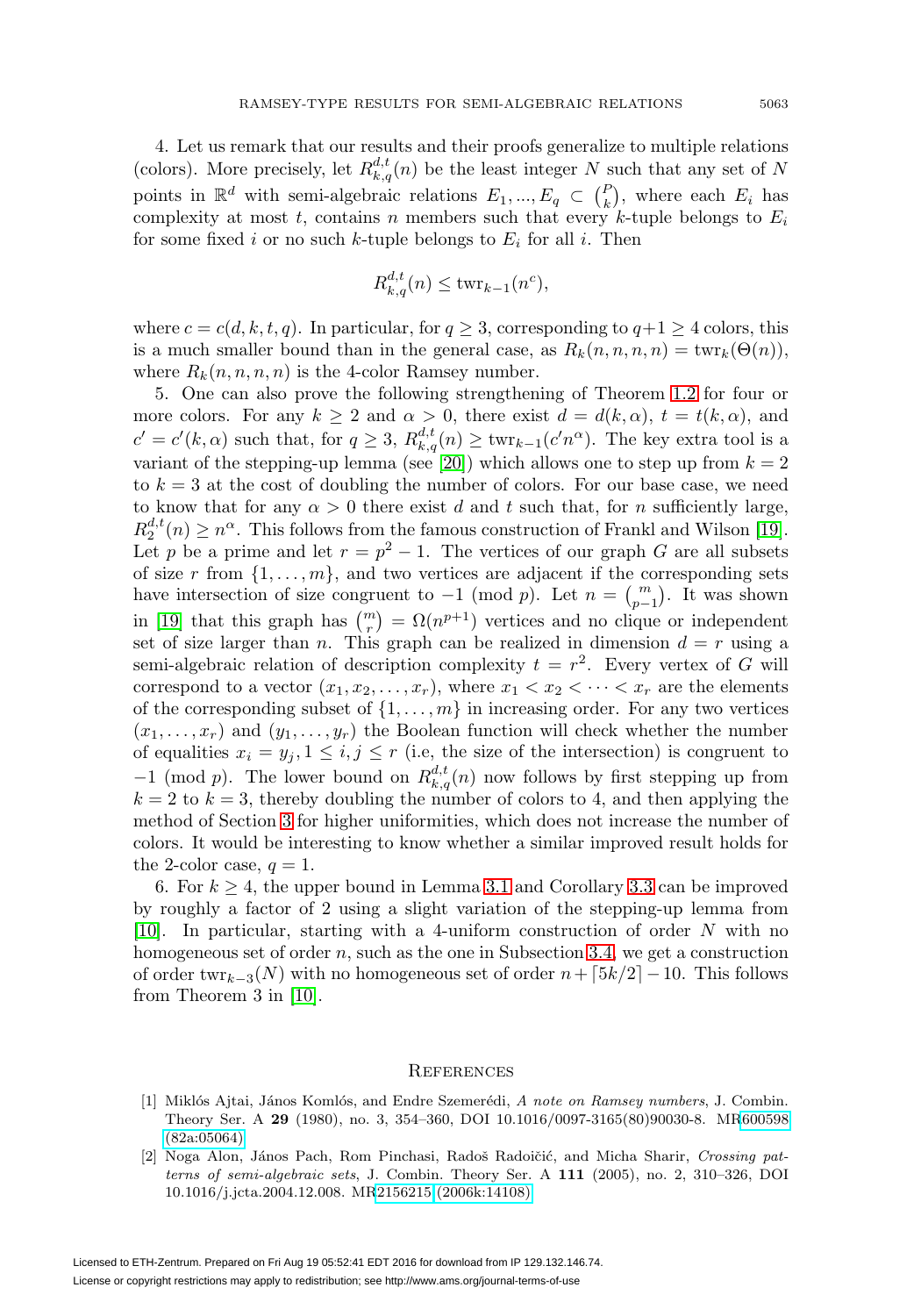- <span id="page-21-21"></span>[3] Noga Alon and Joel H. Spencer, The probabilistic method, 3rd ed., Wiley-Interscience Series in Discrete Mathematics and Optimization, John Wiley & Sons Inc., Hoboken, NJ, 2008. With an appendix on the life and work of Paul Erdős. M[R2437651 \(2009j:60004\)](http://www.ams.org/mathscinet-getitem?mr=2437651)
- <span id="page-21-9"></span>[4] Saugata Basu, Richard Pollack, and Marie-Françoise Roy, Algorithms in real algebraic geometry, 2nd ed., Algorithms and Computation in Mathematics, vol. 10, Springer-Verlag, Berlin, 2006. M[R2248869 \(2007b:14125\)](http://www.ams.org/mathscinet-getitem?mr=2248869)
- <span id="page-21-13"></span>[5] Tom Bohman, The triangle-free process, Adv. Math. **221** (2009), no. 5, 1653–1677, DOI 10.1016/j.aim.2009.02.018. M[R2522430 \(2010h:05271\)](http://www.ams.org/mathscinet-getitem?mr=2522430)
- <span id="page-21-14"></span>[6] Tom Bohman and Peter Keevash, The early evolution of the H-free process, Invent. Math. **181** (2010), no. 2, 291–336, DOI 10.1007/s00222-010-0247-x. M[R2657427 \(2011f:05285\)](http://www.ams.org/mathscinet-getitem?mr=2657427)
- <span id="page-21-16"></span>[7] B. Bukh and M. Matoušek, Erdős-Szekeres-type statements: Ramsey function and decidability in dimension 1, preprint, arXiv:1207.0705.
- <span id="page-21-3"></span>[8] David Conlon, A new upper bound for diagonal Ramsey numbers, Ann. of Math. (2) **170** (2009), no. 2, 941–960, DOI 10.4007/annals.2009.170.941. M[R2552114 \(2011i:05146\)](http://www.ams.org/mathscinet-getitem?mr=2552114)
- <span id="page-21-6"></span>[9] David Conlon, Jacob Fox, and Benny Sudakov, Hypergraph Ramsey numbers, J. Amer. Math. Soc. **23** (2010), no. 1, 247–266, DOI 10.1090/S0894-0347-09-00645-6. M[R2552253](http://www.ams.org/mathscinet-getitem?mr=2552253) [\(2010m:05192\)](http://www.ams.org/mathscinet-getitem?mr=2552253)
- <span id="page-21-7"></span>[10] David Conlon, Jacob Fox, and Benny Sudakov, An improved bound for the stepping-up lemma, Discrete Appl. Math. **161** (2013), no. 9, 1191–1196, DOI 10.1016/j.dam.2010.10.013. M[R3030610](http://www.ams.org/mathscinet-getitem?mr=3030610)
- <span id="page-21-11"></span>[11] Vida Dujmović and Stefan Langerman, A center transversal theorem for hyperplanes and applications to graph drawing, Computational geometry (SCG'11), ACM, New York, 2011, pp. 117–124, DOI 10.1145/1998196.1998215. M[R2919602](http://www.ams.org/mathscinet-getitem?mr=2919602)
- <span id="page-21-10"></span>[12] M. Eliáš and J. Matoušek, Higher-order Erdős-Szekeres theorems, in Proc. 28th ACM Symposium on Computational Geometry (2012), 81–90.
- <span id="page-21-1"></span>[13] P. Erdös, Some remarks on the theory of graphs, Bull. Amer. Math. Soc. 53 (1947), 292–294. M[R0019911 \(8,479d\)](http://www.ams.org/mathscinet-getitem?mr=0019911)
- <span id="page-21-4"></span>[14] P. Erdős, A. Hajnal, and R. Rado, *Partition relations for cardinal numbers*, Acta Math. Acad. Sci. Hungar. **16** (1965), 93–196. M[R0202613 \(34 #2475\)](http://www.ams.org/mathscinet-getitem?mr=0202613)
- <span id="page-21-5"></span>[15] P. Erdős and R. Rado, *Combinatorial theorems on classifications of subsets of a given set*, Proc. London Math. Soc. (3) **2** (1952), 417–439. M[R0065615 \(16,455d\)](http://www.ams.org/mathscinet-getitem?mr=0065615)
- <span id="page-21-2"></span>[16] P. Erdős and G. Szekeres, A combinatorial problem in geometry, Compos. Math. 2 (1935), 463–470. M[R1556929](http://www.ams.org/mathscinet-getitem?mr=1556929)
- <span id="page-21-20"></span>[17] Jacob Fox, Mikhail Gromov, Vincent Lafforgue, Assaf Naor, and János Pach, Overlap properties of geometric expanders, J. Reine Angew. Math. **671** (2012), 49–83. M[R2983197](http://www.ams.org/mathscinet-getitem?mr=2983197)
- <span id="page-21-19"></span>[18] Jacob Fox, János Pach, Benny Sudakov, and Andrew Suk, Erdős-Szekeres-type theorems for monotone paths and convex bodies, Proc. Lond. Math. Soc. (3) **105** (2012), no. 5, 953–982, DOI 10.1112/plms/pds018. M[R2997043](http://www.ams.org/mathscinet-getitem?mr=2997043)
- <span id="page-21-23"></span>[19] P. Frankl and R. M. Wilson, Intersection theorems with geometric consequences, Combinatorica **1** (1981), no. 4, 357–368, DOI 10.1007/BF02579457. M[R647986 \(84g:05085\)](http://www.ams.org/mathscinet-getitem?mr=647986)
- <span id="page-21-8"></span>[20] Ronald L. Graham, Bruce L. Rothschild, and Joel H. Spencer, Ramsey theory, 2nd ed., Wiley-Interscience Series in Discrete Mathematics and Optimization, John Wiley & Sons Inc., New York, 1990. A Wiley-Interscience Publication. M[R1044995 \(90m:05003\)](http://www.ams.org/mathscinet-getitem?mr=1044995)
- <span id="page-21-15"></span>[21] Jeong Han Kim, The Ramsey number  $R(3,t)$  has order of magnitude  $t^2/\log t$ , Random Structures Algorithms **7** (1995), no. 3, 173–207, DOI 10.1002/rsa.3240070302. M[R1369063](http://www.ams.org/mathscinet-getitem?mr=1369063) [\(96m:05140\)](http://www.ams.org/mathscinet-getitem?mr=1369063)
- <span id="page-21-12"></span>[22] Jiří Matoušek and Emo Welzl, Good splitters for counting points in triangles, J. Algorithms **13** (1992), no. 2, 307–319, DOI 10.1016/0196-6774(92)90021-4. M[R1160056 \(93m:68173\)](http://www.ams.org/mathscinet-getitem?mr=1160056)
- <span id="page-21-17"></span>[23] J. Milnor, On the Betti numbers of real varieties, Proc. Amer. Math. Soc. **15** (1964), 275–280. M[R0161339 \(28 #4547\)](http://www.ams.org/mathscinet-getitem?mr=0161339)
- <span id="page-21-18"></span>[24] I. G. Petrovskiĭ and O. A. Oleĭnik, On the topology of real algebraic surfaces (Russian), Izvestiya Akad. Nauk SSSR. Ser. Mat. **13** (1949), 389–402. M[R0034600 \(11,613h\)](http://www.ams.org/mathscinet-getitem?mr=0034600)
- <span id="page-21-0"></span>[25] F. P. Ramsey, On a problem of formal logic, Proc. London Math. Soc. **S2-30**, no. 1, 264, DOI 10.1112/plms/s2-30.1.264. M[R1576401](http://www.ams.org/mathscinet-getitem?mr=1576401)
- <span id="page-21-22"></span>[26] Joel Spencer, *Turán's theorem for k-graphs*, Discrete Math. **2** (1972), 183-186. M[R0297614](http://www.ams.org/mathscinet-getitem?mr=0297614)  $(45 \neq 6668)$